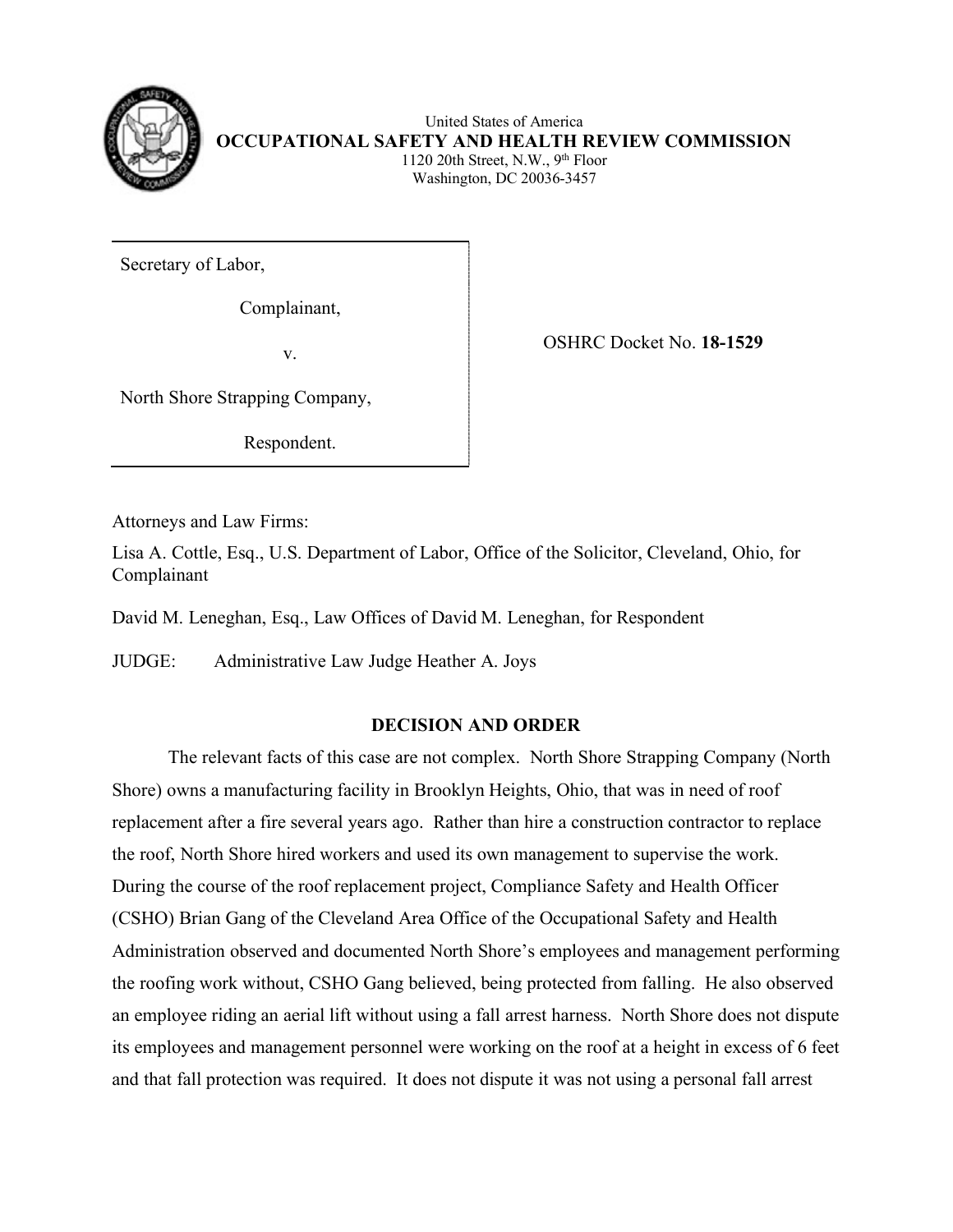system, guardrails, or safety nets. CSHO Gang's photographs show no warning line in place for at least part of his inspection and an employee in the aerial lift without a fall arrest harness.

 alleging four serious violations of OSHA's fall protection standards. One citation item addresses \$36,216.00 for the citations. North Shore timely contested the citation, bringing the matter raises the affirmative defenses of isolated employee misconduct and infeasibility of compliance. Based on his observations, CSHO Gang recommended North Shore be issued a citation the employee riding the aerial lift without a fall arrest harness, the other three address the fall hazard to which employees were exposed on the roof. The Secretary proposes a total penalty of before the Occupational Safety and Health Review Commission pursuant to § 10(c) of the Occupational Safety and Health Act of 1970, 29 U.S.C. § 651 (the Act). North Shore contends it had a safety monitor in place during the entire project; contends the citations are duplicative; and

post-hearing briefs on July 3, 2019.<sup>1</sup> I held a hearing in this matter on May 14, 2019, in Cleveland, Ohio. The parties filed

 For the reasons discussed below, Items 1, 2, 3, and 4, Citation 1, are affirmed and a total penalty of \$20,000.00 is assessed.

### **JURISDICTION**

interstate commerce within the meaning of  $\S 3(5)$  of the Act (Tr. 7). Based on the parties' stipulations and the facts presented, I find North Shore is an employer covered under the Act and the Commission has jurisdiction over this proceeding. At the hearing, the parties stipulated jurisdiction of this action is conferred upon the Commission pursuant to  $\S$  10(c) of the Act (Tr. 7). The parties also stipulated at the hearing that at all times relevant to this action, North Shore was an employer engaged in a business affecting

### **BACKGROUND**

 North Shore's worksite that was the subject of the inspection is a manufacturing facility at which it produces strapping and other packaging materials (Tr. 7). The building is a large warehouse Exh. C-14 p. 6). Exh. C-14 p. 6).<br><sup>1</sup> To the extent either party failed to raise any arguments in its post-hearing brief, such arguments are deemed North Shore is a family-owned business located in Brooklyn Heights, Ohio (Tr. 65). type building covering several acres, approximately 25 feet in height with a flat roof (Tr. 19, 87;

<span id="page-1-0"></span> abandoned. At the hearing, the Secretary moved to amend the citation to add an additional alleged violation. North Shore objected. I did not rule on the motion but gave the Secretary the opportunity to brief the issue should he intend to pursue the amendment. He did not brief the issue. Accordingly, the motion is moot.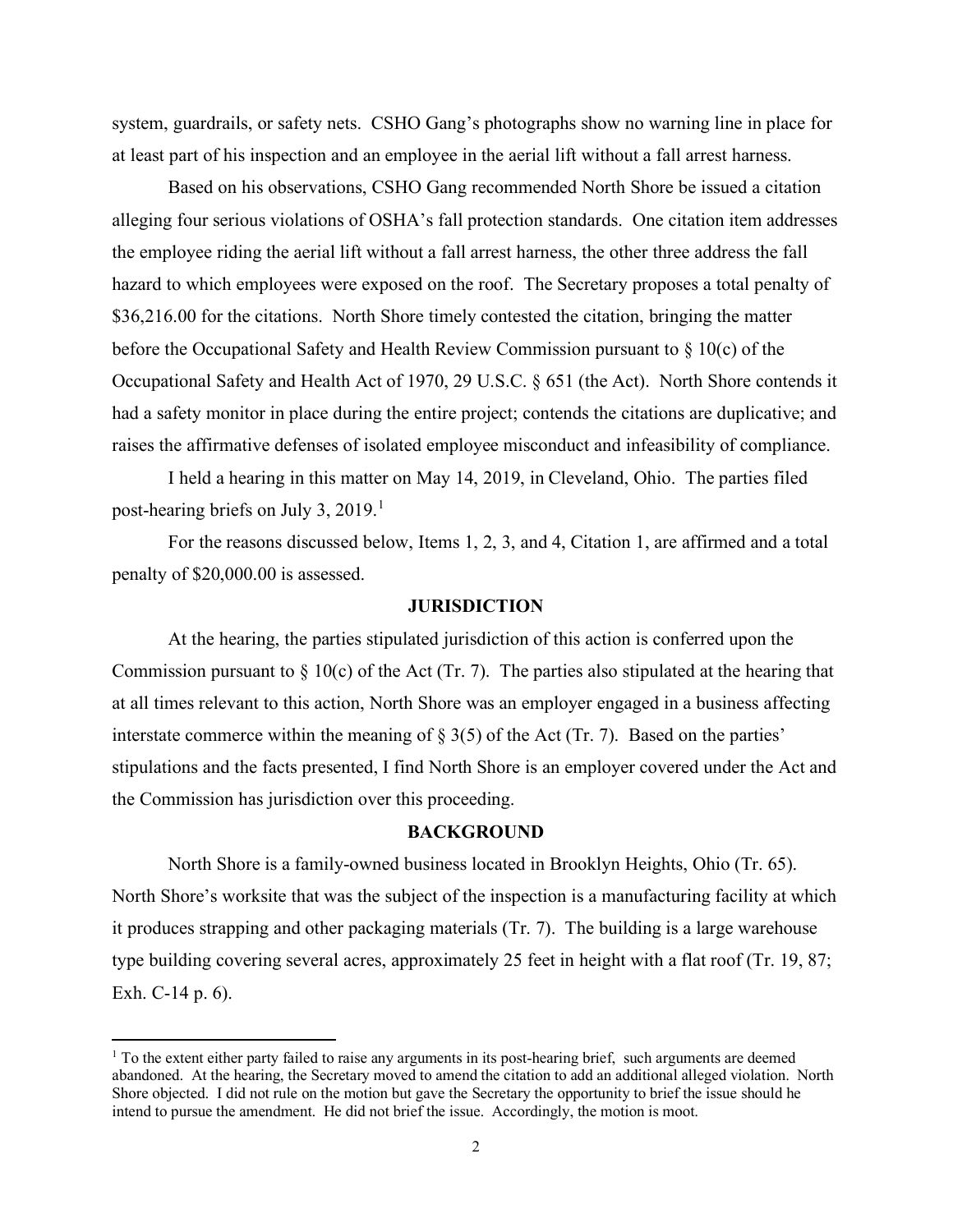In 2018, North Shore was replacing the roof to the Brooklyn Heights facility (Tr. 7). David Leneghan testified regarding the circumstances leading up to the roof replacement project.<sup>2</sup> In 2015, a fire had destroyed the building (Tr. 66). North Shore chose to rebuild the Kevin Leneghan supervised the work (Tr. 70-71). Mr. Leneghan testified labor for the roof  $71$ ).<sup>[3](#page-2-1)</sup> In addition to renovating the interior of the building, North Shore replaced the damaged roof in a two-phase process. Half of the roof replacement was completed in 2016 (Tr. 70). In 2018, North Shore began the work to replace the second half of the roof (Tr. 71). The work began on the second phase of the project in July of 2018. Because they were the only roofing work would be performed on that day (Tr. 73-74). Mr. Leneghan testified he was responsible for employee safety at North Shore (Tr. 66). North Shore provided workers with safety monitor as fall protection for the roofing project. building themselves using hired labor and family members. Mr. Leneghan and his brother, replacement project was composed of factory workers, nieces, nephews, and some new hires (Tr. supervisors on the job, Mr. Leneghan testified if he or his brother Kevin were not available, no safety glasses and gloves (Tr. 74). Mr. Leneghan chose to use a warning line system with a

 three layers. *Id*. The poly-iso boards, which together formed a 3-inch layer, are the light material depicted in Exhibit R-4 (Tr. 86, 88). The darker material depicted in Exhibit R-4 is the rubber EPDM (Tr. 88). The EPDM sheets measure 30 x 100 feet (Tr. 102). The work involved removal of the old tar roof and replacement with a three-layer roof (Tr. 87; Exh. C-14 at p. 6). Two layers of poly-iso and one layer of rubber EPDM comprised the

working for 4 or 5 hours when it came time to place the EPDM sheets at the roof's edge (Tr. 77).<br><sup>2</sup> North Shore called only one witness – its attorney David Leneghan. I allowed Mr. Leneghan to testify over the On the day of the inspection, Mr. Leneghan testified he and the employees had been

<span id="page-2-0"></span> $2$  North Shore called only one witness – its attorney David Leneghan. I allowed Mr. Leneghan to testify over the prohibits an attorney from testifying as a fact witness in a matter in which he is also counsel of record. Commission it is not uncommon in Commission proceedings for company management to serve as both representative and fact witness. As a management official of North Shore supervising the roofing work, Mr. Leneghan had relevant factual testimony to provide. Fundamental fairness requires Mr. Leneghan be treated in the same manner as a lay representative who also chooses to testify. David Leneghan is referred to throughout as "Mr. Leneghan." Any other family member with the same last name is referred to by their first and last name. objection of the Secretary. The Secretary objected on the ground the Ohio Code of Professional Responsibility Rule 22(a) allows a party to "appear in person, through an attorney, or through any non-attorney representative" and

<span id="page-2-1"></span><sup>&</sup>lt;sup>3</sup> On this issue, Mr. Leneghan's testimony was muddy. He testified some of the workers had construction experience and were hired for earlier phases of the reconstruction, but then given factory jobs. Presumably, these previous construction and now working in the factory as Mike, Manny, and Dave (Tr. 114). These individuals appear in the majority of the photographs depicting roofing work. None were called to testify. were the individuals he later described as "shop employees who came up." (Tr. 91-92, 114) Others were hired in 2018 with the promise of a future factory job. Mr. Leneghan identified three factory workers who were hired for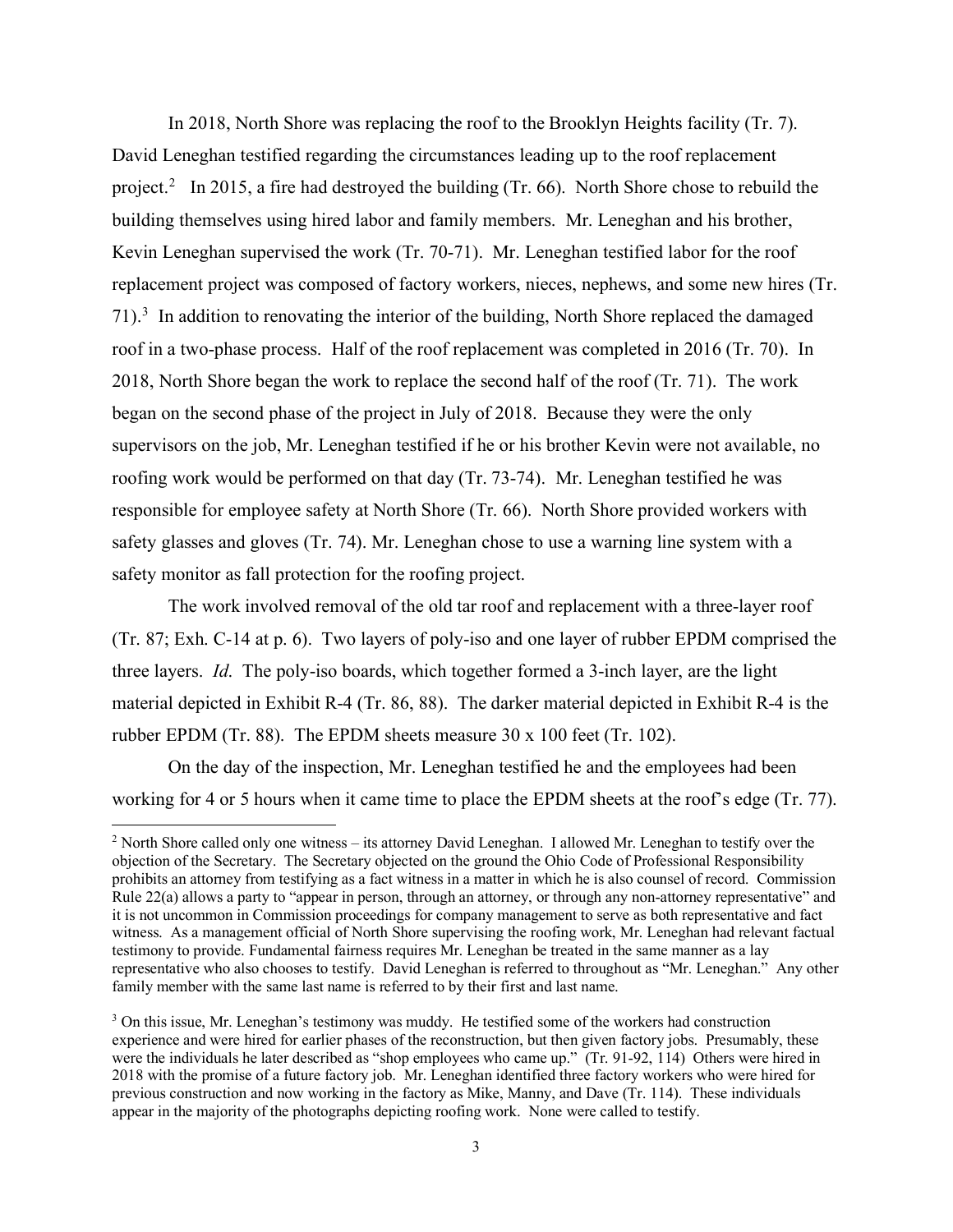were taken down and only a safety monitor was used (Tr. 77-78). The designated safety monitor throughout the entire project was Mr. Leneghan's son, David Leneghan, Jr. (Tr. 78). The EPDM adhesive could be rolled on it (Tr. 99-104). The sheet was ultimately placed in such a fashion it hung over the edge of the roof (Tr. 104-05; Exhs. R-28, R-29, and R-30). Mr. Leneghan testified the work required at the roof's edge was performed from the aerial lift  $(Tr. 76)^4$  Once the sheets At that time, the warning lines Mr. Leneghan testified had been in place throughout the project sheet was pulled by four workers in a line running south to north, walking backwards toward the east side of the building (Tr. 110; Exh. C-7). At some point, the sheet was pulled back so were in place, the warning lines were to be replaced.

 to observe the roofing work on two occasions (Tr. 16). According to CSHO Gang, the practice work is observed, the complaint file is closed (Tr. 16). The original CSHO went to the worksite reassigned to CSHO Gang (Tr. 17). CSHO Gang went to the worksite on August 20<sup>th</sup>. On that day, he observed the North Shore employees engaged in roofing work. (Tr. 19). On August 13, 2018, the OSHA Cleveland Area Office received an anonymous complaint about work at the North Shore facility (Tr. 16). A compliance safety and health officer (CSHO) from that office was assigned to conduct an inspection and went to the worksite in the Cleveland Area Office is to go to the worksite to inspect and if, after three attempts, no twice, observing no work on either occasion. He was then called away and the complaint was

 across the street from North Shore's facility (Tr. 19). CSHO Gang observed employees working on the roof and, he believed, exposed to a fall hazard (Tr. 19). He did not observe any type of fall protection in use (Tr. 20). He observed one of the workers lower himself to the ground via an aerial lift without first donning a safety harness (Tr. 21-22). He took photographs of this conduct (Exh. C-2 and C-3). CSHO Gang observed one of the workers at the roof's edge stepping around the roofing material and placing part of his body over the edge (Tr. 21). CSHO Gang began his inspection by observing and taking photographs from a position Because CSHO Gang believed this was an unsafe act, he decided to make entry onto North Shore's property.

<span id="page-3-0"></span><sup>&</sup>lt;sup>4</sup> Mr. Leneghan did not explain how or what work was performed from the aerial lift with any specificity or clarity. by an individual in the aerial lift. The record fails to illustrate what, when, or how work was performed from the None of the photographic evidence submitted by North Shore shows work being performed on the roofing materials aerial lift.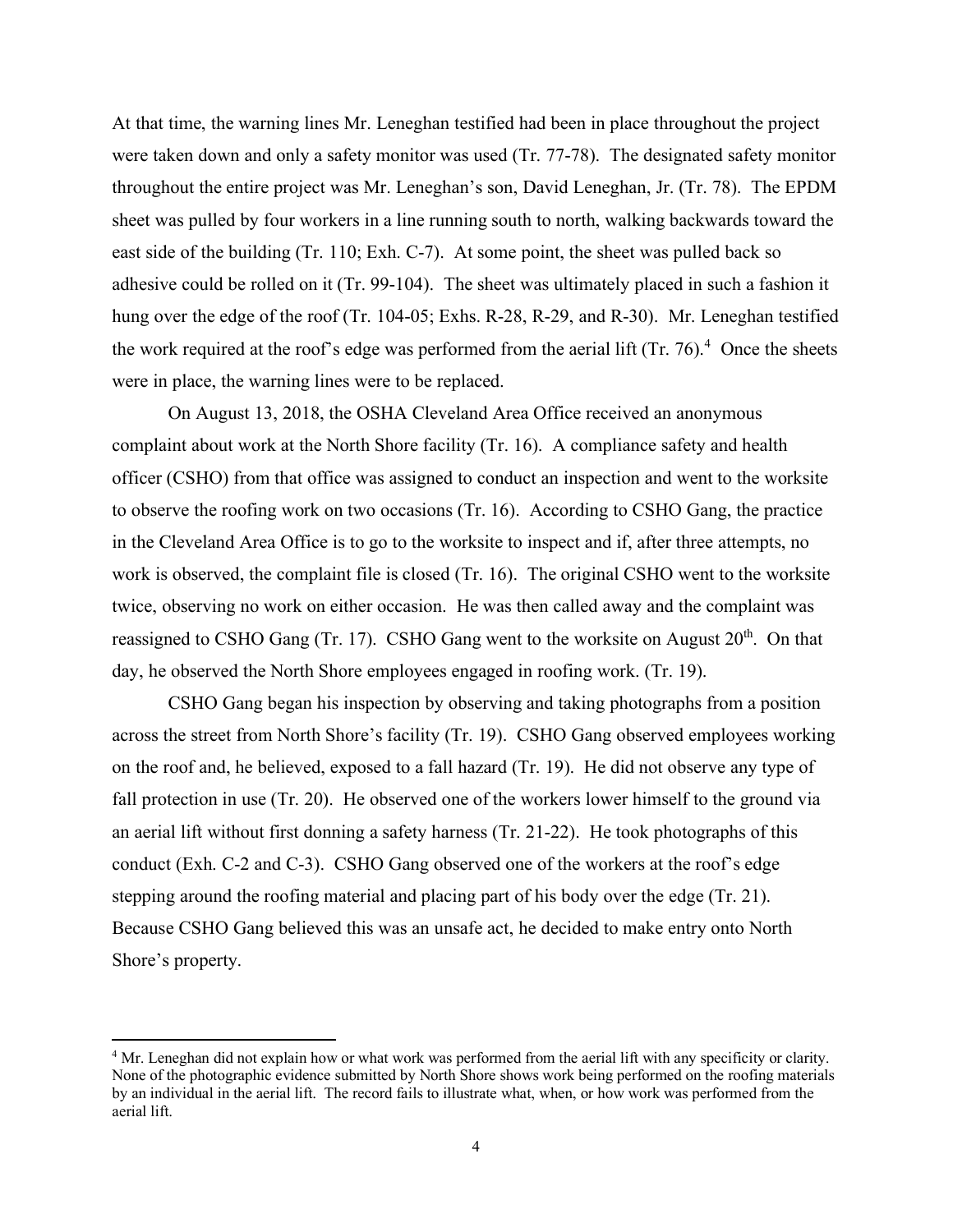the aerial lift, presented his credential and asked who was "in charge." (Tr. 22) He asked the employee to go get whomever was in charge and alert them OSHA was at the worksite. The workers on the roof placing warning lines at the roof's edge (Tr. 22). To CSHO Gang's When CSHO Gang arrived at the property, he approached the employee who had been in employee went into the building to retrieve a supervisor. While CSHO Gang waited, he saw the observation, the warning lines were placed less than 6 feet from the edge of the roof.

 Eventually, Mr. Leneghan came out to meet CSHO Gang (Tr. 23-24). The two had what protection was in use, while CSHO Gang insisted otherwise (Tr. 24-26, 79-84).<sup>5</sup> Mr. Leneghan declined due to his belief doing so would expose him to a fall hazard (Tr. 24, 81). Mr. Leneghan 25). Ultimately, Mr. Leneghan became frustrated and returned to work, pointing out to CSHO both men described as an unproductive conversation during which Mr. Leneghan insisted fall invited CSHO Gang to go onto the roof and see the conditions for himself, but CSHO Gang pointed out the warning lines and safety monitor to CSHO Gang from the ground. CSHO Gang believed neither the warning lines nor safety monitor were adequate and took photographs (Tr. Gang the address of the business was printed on the building (Tr. 25). CSHO Gang left the worksite and did not return. He did not speak with any of the workers onsite. He held a closing conference with Mr. Leneghan via telephone during which he gathered no additional information (Tr. 46).

Based upon his inspection, CSHO Gang recommended citations be issued to North Shore. Based upon his inspection, CSHO Gang recommended citations be issued to North Shore. He recommended a citation be issued for the employee's failure to wear a safety harness while riding in the aerial lift in violation of 29 C.F.R. § 1926.453(b)(2)(v). He recommended this be classified as a serious violation due to the potential for a fall from the basket of the lift. He due to the potential for a 25-foot fall to the concrete below. Based on his observation of the  $1926.503(f)(1)(i)$ . He recommended that violation be classified as serious because the improper recommended a citation be issued for not providing employees on the roof with fall protection in violation of 29 C.F.R. § 1926.501(b)(10). He recommended the violation be classified as serious location of the warning lines, CSHO Gang recommended a citation for a violation of 29 C.F.R. §

<span id="page-4-0"></span> Leneghan was resistant to having the inspection conducted and told him "I can get a warrant and come back with the marshals, and I'm going to do the inspection. We have a complaint and I have jurisdiction to be here." (Tr. 25). find Mr. Leneghan a credible witness, as will be discussed *infra*. I found CSHO Gang's version of the encounter between the two more believable.  $\frac{1}{5}$ <sup>5</sup> Mr. Leneghan testified CSHO Gang was agitated and threatened to have him arrested. CSHO Gang testified Mr. CSHO Gang's testimony was consistent and his demeanor straightforward and calm. I found him credible. I did not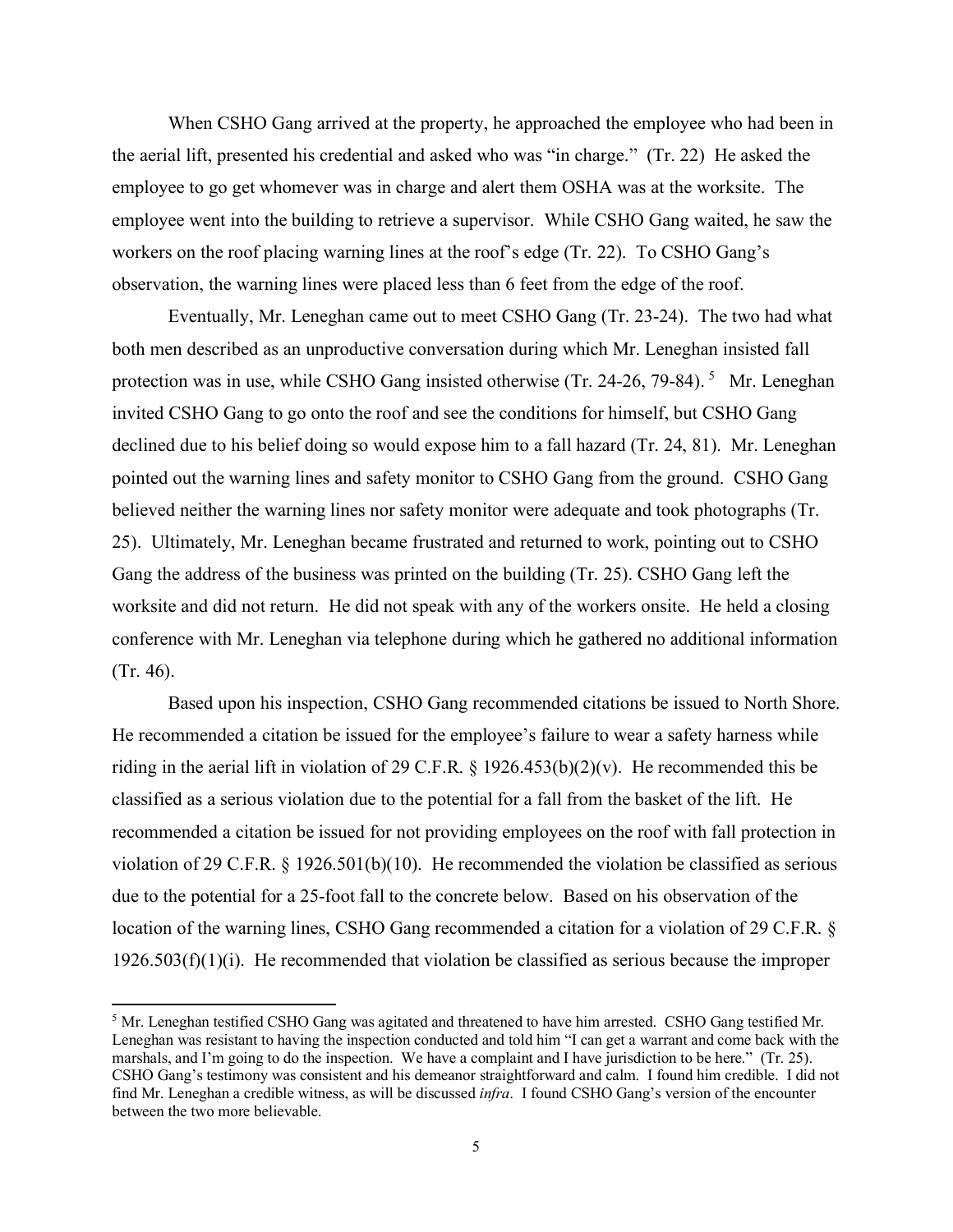placement of the lines rendered them ineffective to warn employees (Tr. 45). CSHO Gang classified as serious as well due to the fall hazard. Based upon CSHO Gang's recommendation, recommended a citation for a violation of 29 C.F.R. § 1926.502(h)(1)(iv) be issued based on his observations of the position of the safety monitor and because the safety monitor had not warned workers of their proximity to the roof's edge (Tr. 21, 46-47). He recommended this violation be the Secretary issued the citations. North Shore timely contested.

### **DISCUSSION**

### **The Citation**

 The Secretary has the burden of establishing the employer violated the cited standard. To violative condition. *JPC Group, Inc.*, 22 BNA OSHC 1859, 1861 (No. 05-1907, 2009). prove a violation of an OSHA standard, the Secretary must show by a preponderance of the evidence that (1) the cited standard applies; (2) the employer failed to comply with the terms of the cited standard; (3) employees had access to the violative condition; and (4) the cited employer either knew or could have known with the exercise of reasonable diligence of the

### *Item 1, Citation 1: Alleged violation of 29 C.F.R. § 1926.453.(b)(2)(v)*

 requires use of a body belt and lanyard attached to the boom or basket when an employee is working from an aerial lift. The Secretary alleges North Shore allowed employees to use "an In Item 1, Citation 1, the Secretary alleges a violation of  $\S 1926.453(b)(2)(v)$  which aerial lift to access the roof" but did not "ensure that they were using fall protection" on or about August 20, 2018.

 basket (Exh. C-2). The Secretary has established the first three elements of the violation. The North Shore does not dispute an aerial lift was being used by employees during the course of the roofing work. Nor can it dispute one of its employees utilized the aerial lift to lower himself from the roof to the ground without first ensuring he was tied off to the boom or only disputed element of the violation alleged in Item 1 is employer knowledge of the violation.

## *Employer Knowledge of the Violative Conduct*

To establish employer knowledge of a violation the Secretary must show the employer knew, or with the exercise of reasonable diligence could have known of a hazardous condition. *Dun Par Engineered Form Co*., 12 BNA OSHC 1962, 1965-66 (No. 82-928, 1986). Because corporate employers can only obtain knowledge through their agents, the actions and knowledge of supervisory personnel are generally imputed to their employers, and the Secretary can make a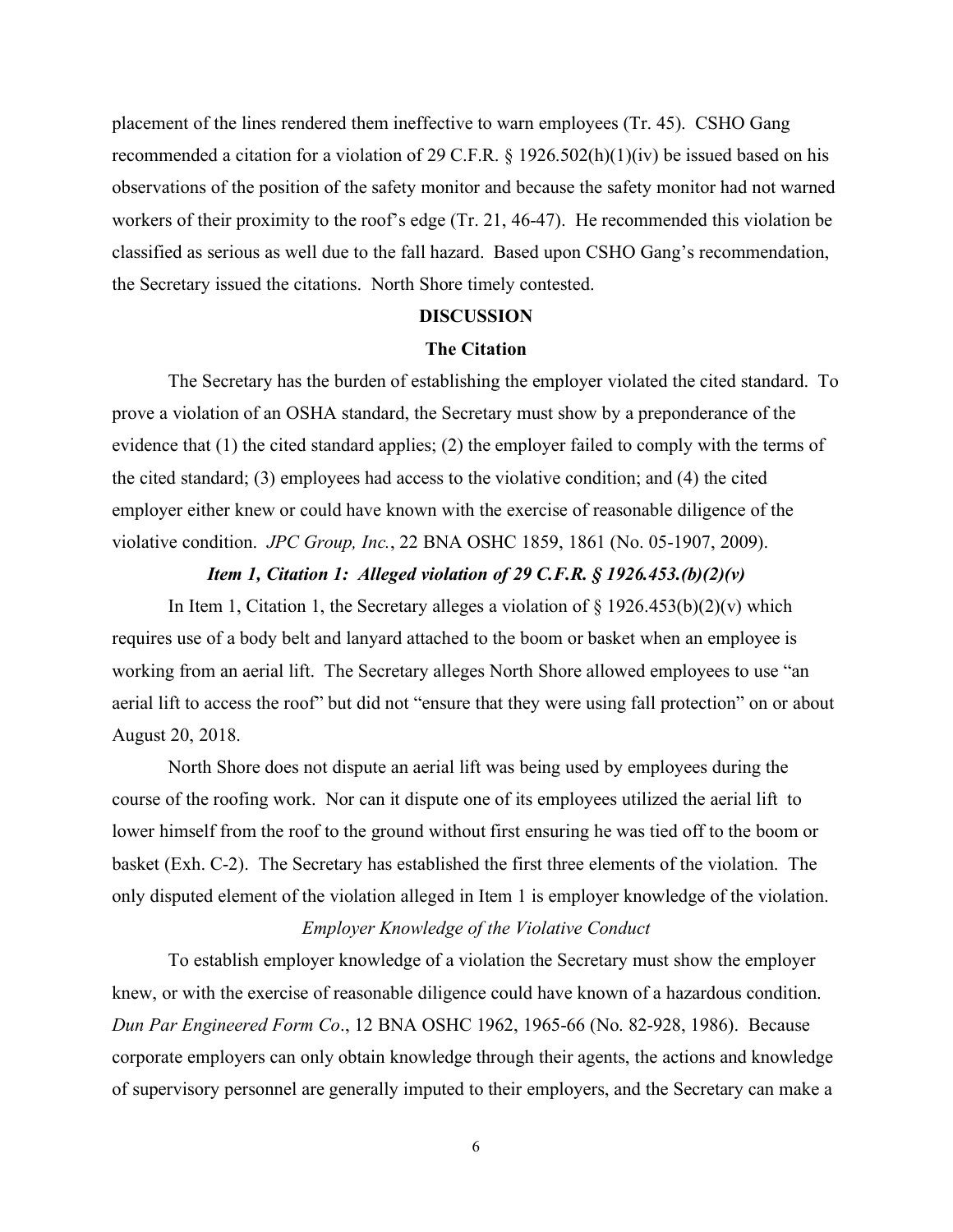responsible for the violation. *Todd Shipyards Corp*., 11 BNA OSHC 2177, 2179 (No. 77-1598, actual or constructive knowledge of an employer's foreman can be imputed to the employer). Actual knowledge refers to an awareness of the existence of the conditions allegedly in noncompliance. *Omaha Paper Stock Co.*, 19 BNA OSHC 2039 (No. 01-3968, 2002). An personnel. *A.L. Baumgartner Construction Inc*., 16 BNA OSHC 1995, 1998 (No 92-1022,  $1994$ ). prima facie showing of knowledge by proving a supervisory employee knew of or was 1984); *see also Dun Par Engineered Form Co*., 12 BNA OSHC 1962 (No. 82-928, 1986) (the employer is chargeable with knowledge of conditions which are plainly visible to its supervisory

 1720,1993), *aff'd on other grounds*, No. 93-3615 (6th Cir. 1994). North Shore's employee entered the aerial lift and rode it to the ground in plain view of Kevin Leneghan. Kevin Leneghan is a vice president of North Shore and designated supervisor for the roofing work. His constructive knowledge of the violative condition is imputed to North Shore. In order to get into noticed his failure to don his fall arrest harness.<sup>6</sup> The Secretary has established North Shore had Where conduct was "readily apparent to anyone who looked," employers have been found to have constructive knowledge. *Hamilton Fixture*, 16 BNA OSHC 1073, 1091 (No. 88 the lift, the employee would necessarily have had to walk to the roof's edge. A conscientious safety monitor would have been aware an employee was walking to the edge of the roof and constructive knowledge of the violative conditions.

### *Unpreventable Employee Misconduct*

 North Shore does not dispute its employee operated the aerial lift without first donning a 19, R-20, R-21, R-22, R-23, and R-24). It contends the employees failure to use it was an isolated incident of employee misconduct. To prevail on the affirmative defense of fall arrest harness. North Shore provided a fall arrest harness for use in the aerial lift (Exhs. Runpreventable employee misconduct, an employer must show that it has (1) established work rules designed to prevent the violation, (2) adequately communicated those rules to its employees, (3) taken steps to discover violations, and (4) effectively enforced the rules when violations have been discovered. *See, e.g., Stark Excavating, Inc.*, 24 BNA OSHC 2218 (Nos.

<span id="page-6-0"></span><sup>&</sup>lt;sup>6</sup> Failure to warn the employee of his unsafe act controverts 29 C.F.R. § 1926.501(h)(1)(ii) which requires the safety manner." Mr. Leneghan's protestations to the contrary are rejected (Tr. 146). monitor to warn employees "when it appears the employee is unaware of a fall hazard or is acting in an unsafe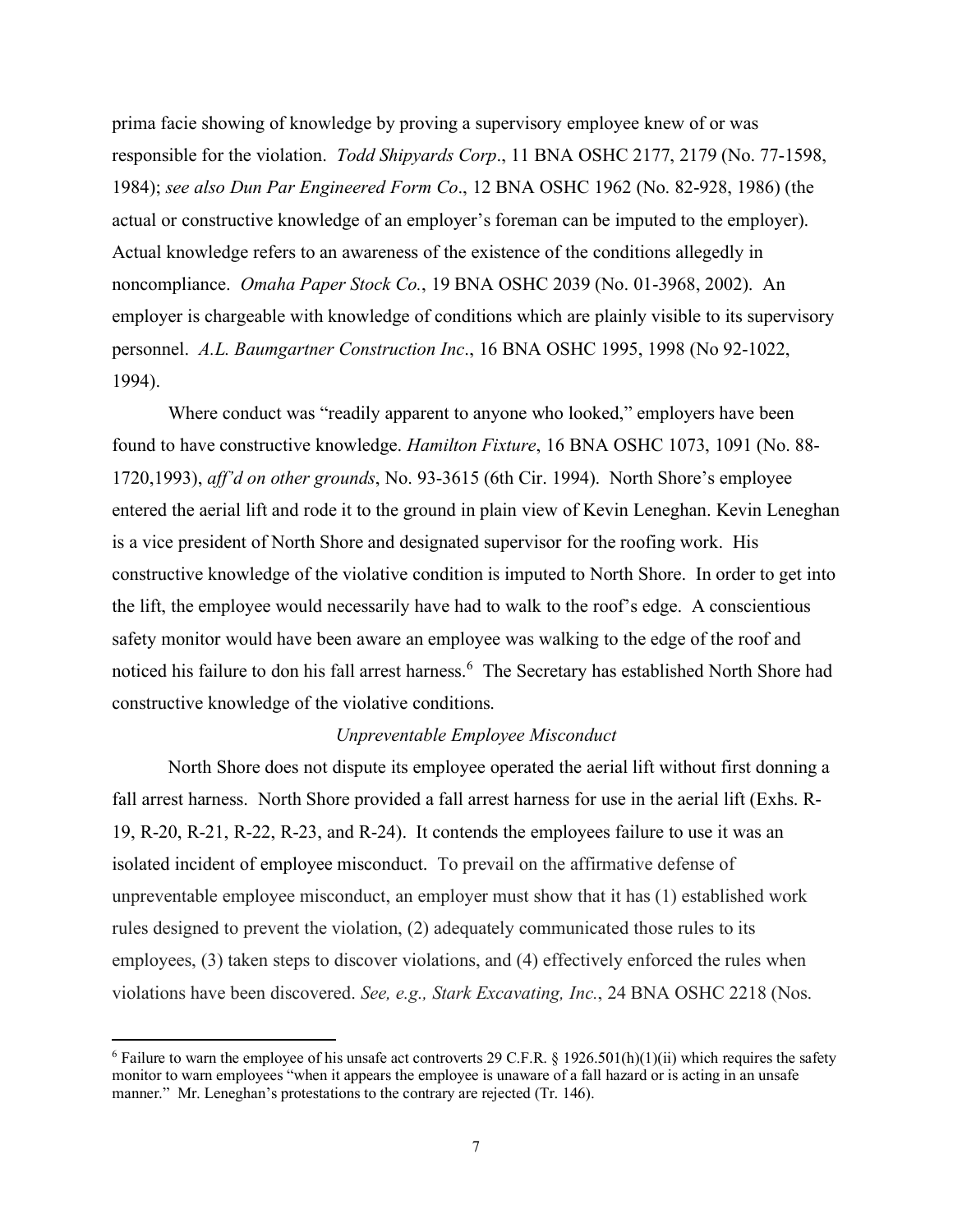94-0588, 200[7](#page-7-0)).<sup>7</sup> North Shore has not met that burden. 09-0004 and 09-0005, 2014), *citing Manganas Painting Co.*, 21 BNA OSHC 1964, 1997 (No.

 or written safety rules (Tr. 69). It had no written fall protection program (Tr. 166; see also Exh. C-15 at p. 4). None of its training or safety meetings was documented (Exh. C-15 p. 6). To the extent documents related to the roofing project ever existed, Mr. Leneghan testified those documents were lost (Tr. 169). He testified to having a legal pad in which his notes regarding a been misplaced (Tr. 170-71). North Shore presented no documentation of a disciplinary policy observed any note taking, or were otherwise aware, of worksite assessments or inspections. Nothing prevented North Shore from calling its own employees or management personnel. observed any note taking, or were otherwise aware, of worksite assessments or inspections.<br>Nothing prevented North Shore from calling its own employees or management personnel.<br>Because such witnesses were under North Shore inference their testimony would not be favorable.[8](#page-7-1) *Capeway Roofing Systems, Inc*., 20 BNA To meet its burden, North Shore relied on the uncorroborated testimony of Mr. Leneghan North Shore had a rule addressing the requirement to wear a fall arrest harness when in the aerial lift, trained its employees on that rule, took measures to ensure its safety rules were followed, and administered discipline for violations of its safety rules. North Shore presented no documentary evidence of its purported safety policy or rules, safety training, or disciplinary policy and practices. North Shore conceded it did not have a written safety and health program hazard assessment and inspections of the worksite were documented but that that legal pad had or having ever taken a disciplinary action. North Shore presented no corroborating witness testimony of the existence of company safety rules on which employees had received training, employees were aware they could be disciplined for violations of those rules, or employees had OSHC 1331 (No. 00-1968, 2003) (citations omitted); *see also Regina Contr. Co.*, 15 BNA OSHC 1044, 1049 ((No. 87-1309, 1991).

 was credible and convincing. It was neither. I observed Mr. Leneghan to be easily agitated Under the circumstances, North Shore could meet its burden if Mr. Leneghan's testimony

<span id="page-7-0"></span> must show that it has a thorough safety program, it has communicated and fully enforced the program, the conduct of the employee was unforeseeable, and the safety program was effective in theory and practice." *Danis-Shook Joint Venture, XXV v. Secretary of Labor*, 319 F.3d 805, 812 (6th Cir. 2003) *citing CMC Elec. Inc. v. OSHA*, 221 F.3d 861, 866 ( $6<sup>th</sup>$  Cir. 2000). <sup>7</sup> "In the Sixth Circuit, [the circuit in which this case arose,] in order to successfully assert this defense, an employer

<span id="page-7-1"></span><sup>&</sup>lt;sup>8</sup> Among others, North Shore failed to call David Leneghan, Jr., Mr. Leneghan's son, who purportedly served as safety monitor. It also chose not to call Kevin Leneghan who sat through the entirety of the hearing. Mr. Leneghan's statement such testimony would have been duplicative is speculative and given no weight.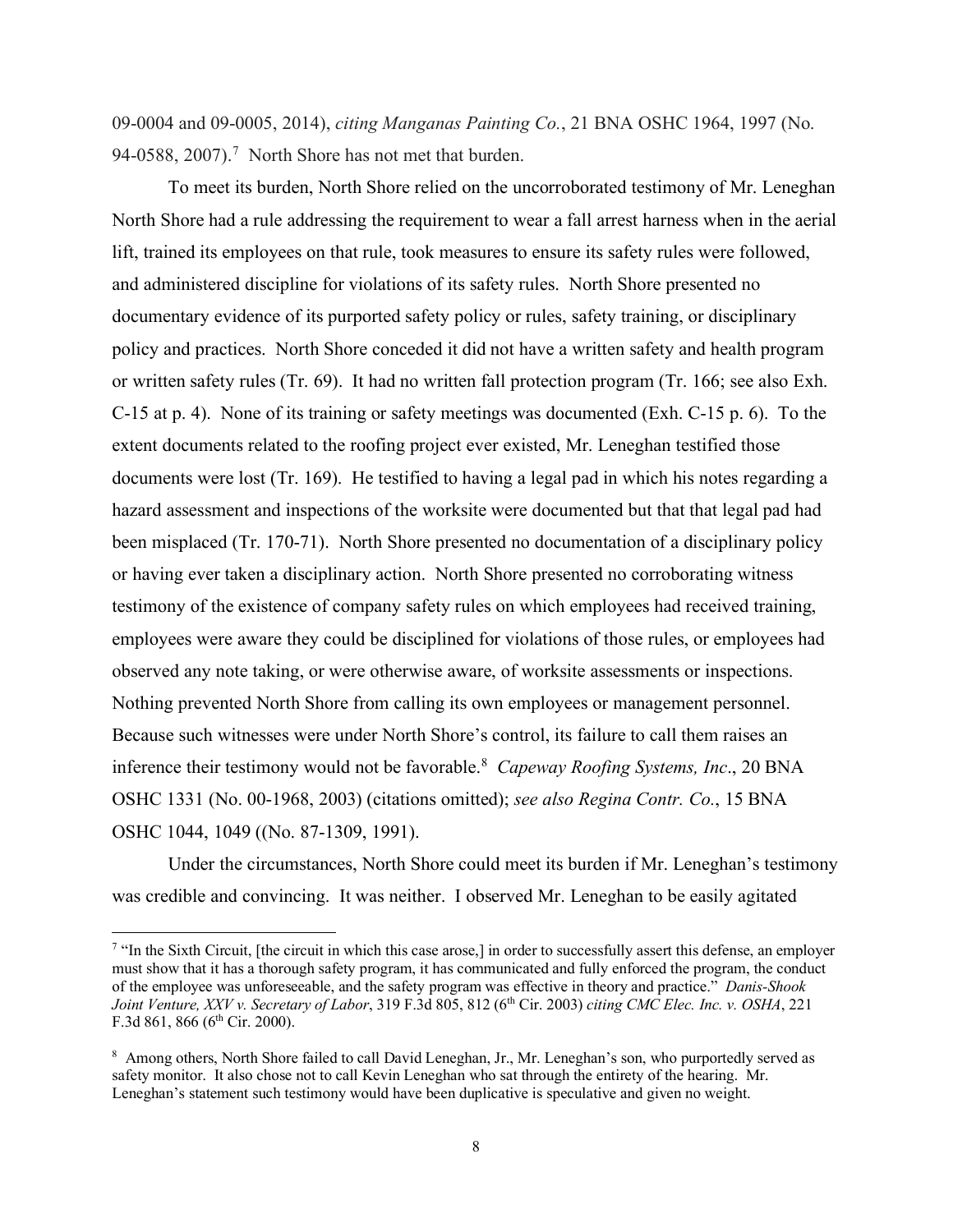during his testimony (see, e.g., Tr. 177). He was rambling, unfocused, and evasive when providing his narrative testimony. He appeared irritated and became argumentative during cross examination (Tr. 154-57, 167-69). This led him to equivocate, contradict himself, or provide intentionally nonresponsive answers as in the lengthy exchange in which Mr. Leneghan could not provide a definitive answer to a simple question regarding the number of individuals North Shore employs (Tr. 158-65).

 affirmative defense was inconsistent. With regard to its disciplinary policy and practices, Mr. warnings are given (Tr. 69). Any safety related violation results in immediate termination - "It's this. You're caught, you're fired. That's it." (Tr. 99, 134). Despite this policy, North Shore gave a warning to the employee observed in the lift (Tr. 99). Mr. Leneghan testified as a result, the employee quit. He attempted to explain this discrepancy as follows: "Manny quit, yes. He  $173 - 74)^9$  $173 - 74)^9$ Mr. Leneghan's testimony given in support of North Shore's employee misconduct Leneghan testified the company has what is essentially a zero-tolerance policy under which no was not terminated. Well, I mean, you're terminated but he—we didn't terminate him." (Tr.

 In addition to lacking veracity, Mr. Leneghan's testimony lacked specificity. Although the nature or extent of that experience. He provided no dates or times for his training of employees. His testimony regarding the content of the training lacked detail. North Shore's disciplinary policy leaves to speculation what the content of those rules and policies might be. disciplinary policy leaves to speculation what the content of those rules and policies might be.<br>The record is wanting regarding the content of the hazard assessment and worksite inspections.<sup>[10](#page-8-1)</sup> he testified he hired experienced construction workers, he provided no other information as to intentional decision to have no written rules, no written safety program, and no written Without these specifics, North Shore cannot meet its burden.

 North Shore makes much of the fact Mr. Leneghan's testimony was unrebutted. As the D.C. Circuit recognized,

[a] trial judge may disregard the testimony of a particular witness "even in the absence of any direct conflicting testimony. He (the witness) may be contradicted

<span id="page-8-0"></span> $9$  Mr. Leneghan then went off on a tangent regarding the employee's personal life (Tr. 174). This manner of testifying, which occurred on more than one occasion, left the impression Mr. Leneghan was trying to divert attention from the material facts of the case.

<span id="page-8-1"></span><sup>&</sup>lt;sup>10</sup> North Shore's response to Interrogatory No. 6 appears an attempt to provide some of this information (Exh. C-14 at pp. 5-6). Like much of Mr. Leneghan's testimony, the written response is unfocused and confusing. It does little to bolster North Shore's defense.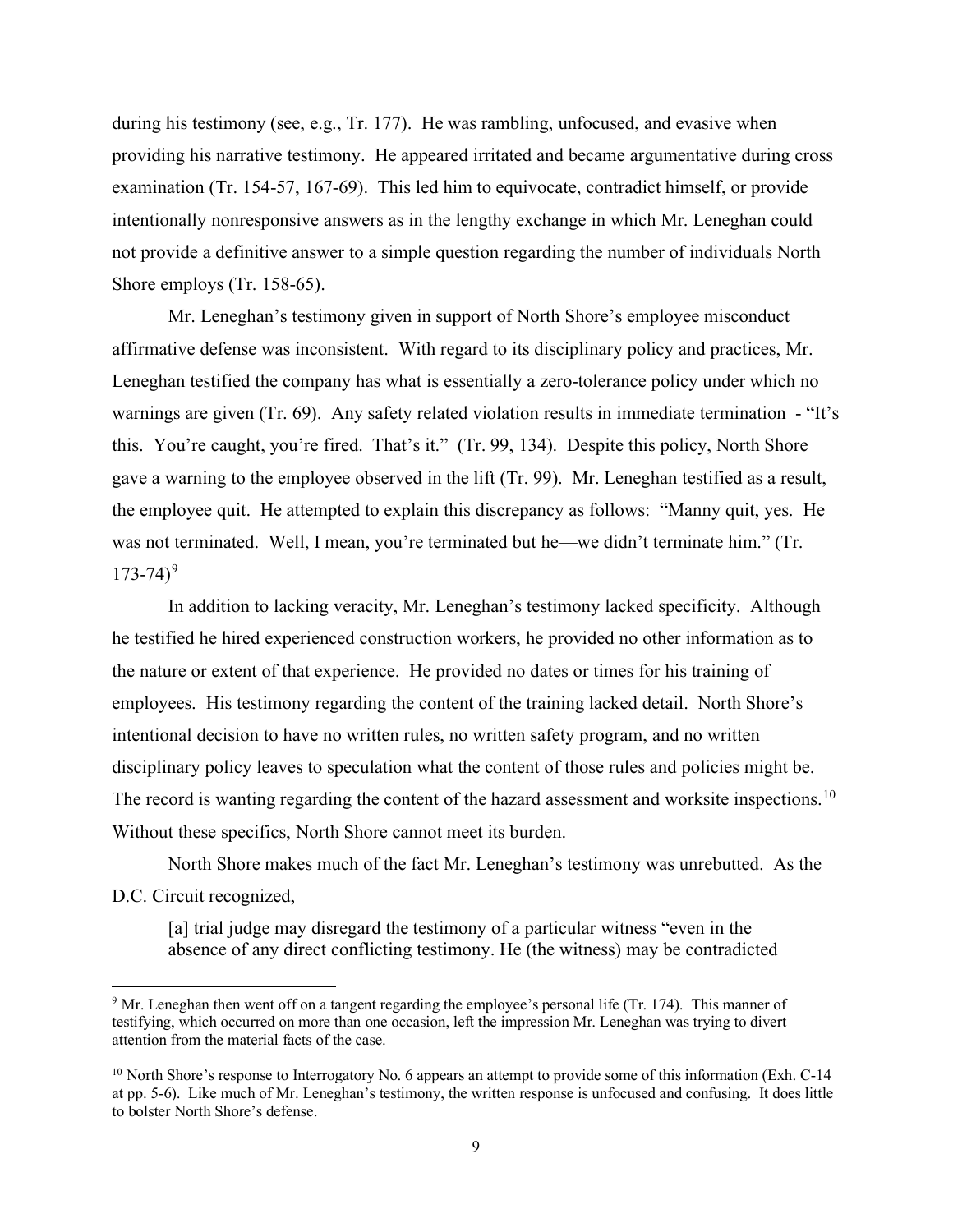by the facts he states as completely as by direct adverse testimony; and there may be so many omissions in his account of particular transactions, or of his own conduct, as to discredit his whole story. His manner, too, of testifying may give rise to doubts of his sincerity, and create the impression that he is giving a wrong coloring to material facts. All these things may properly be considered in determining the weight which should be given to his statements, although there be no adverse verbal testimony adduced"' *Quock Ting v. United States*, 140 U.S. 417, 420-421, 11 S.Ct. 733, 734, 35 L.Ed. 501 (1891).

 *Wynne v. Boone*, 191 F.2d 220, 222 (D.C. Cir. 1951). Based upon my observations of Mr. Leneghan's demeanor and manner of testifying, as well as the lack of foundation, the inconsistencies, and the vagueness of it, Mr. Leneghan's testimony is given no weight.

Having presented no credible evidence in support, North Shore's affirmative defense of employee misconduct is rejected.

## *Classification*

 The Secretary alleges the violation was serious. A violation is serious when "there is a physical harm would result. When the employee entered the aerial lift he was approximately 25 result in serious injury including death. The violation is serious. substantial probability that death or serious physical harm could result" from the hazardous condition at issue. 29 U.S.C. § 666(k). The Secretary need not show that there was a substantial probability that an accident would occur; only that if an accident did occur, death or serious feet above the concrete below. It is undisputed a fall of that distance to the ground below could

## *Item 2, Citation 1: Alleged Violation of 29 C.F.R. § 1926.501(b)(10)*

Item 2, Citation 1, alleges a violation of § 1926.501(b)(10) which requires employees

working on low-slope roofs 6 or more feet high to be protected from falls by

guardrail systems, safety net systems, personal fall arrest systems, or a combination of warning line system and guardrail system, warning line system and safety net system, or warning line system and personal fall arrest system, or warning line system and safety monitoring system.

The Secretary alleges on August 20, 2018, North Shore's employees were "exposed to a fall of approximately 25 feet while installing roofing material on a commercial building" and that North Shore did not "ensure they were using fall protection."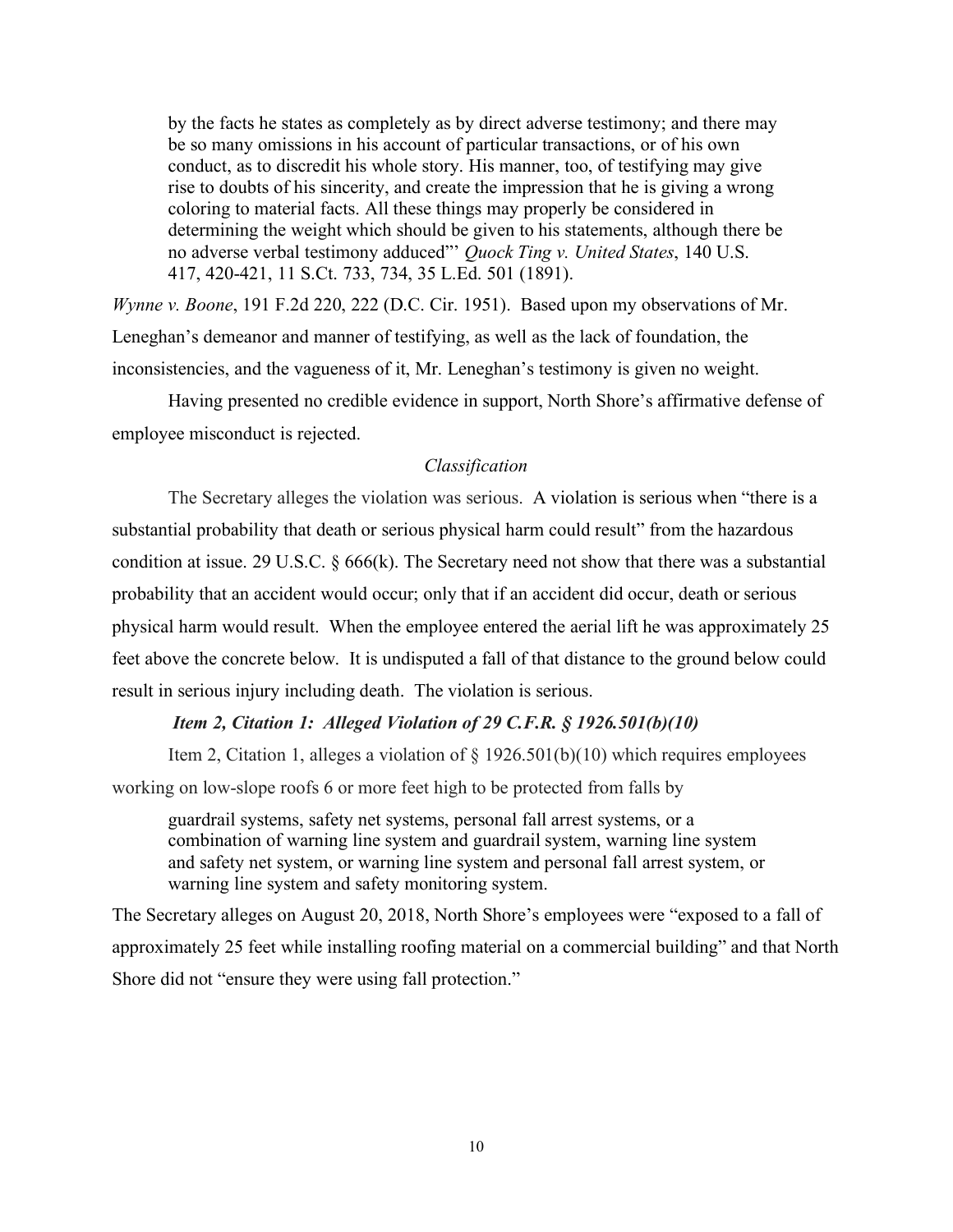There is no dispute North Shore employees were working at a height in excess of 6 feet inspection (Exhs. C-1 through C-13). The photographs contained in Exhibits C-4, C-6, and C-7 fall arrest system. North Shore contends it was using a safety monitor at the time CSHO Gang was taking his photographs and throughout the project. Even if true,<sup>[12](#page-10-1)</sup> North Shore would still on a low-slope roof.<sup>[11](#page-10-0)</sup> The photographic evidence unequivocally shows North Shore had not erected guardrails, safety nets, or warning lines at the time CSHO Gang was performing his show North Shore's employees working close to the edge of the roof were not using a personal be out of compliance with the cited standard because the standard requires the simultaneous use of a warning line and safety monitoring systems.

 roof without the use of any of the forms of fall protection enumerated in the cited standard. Mr. CSHO Gang. The evidence establishes employer knowledge of the violative conduct. The photographic evidence shows Kevin Leneghan working with those employees on the Leneghan testified he had been on the roof working immediately prior to his encounter with

 terms of the standard, and employer knowledge of the conditions composing the violation. The The Secretary has established applicability of the standard, failure to comply with the only issue in dispute is whether employees were exposed to a fall hazard.

### *Employee Exposure*

 the zone of danger." *Fabricated Metal Prods., Inc*., 18 BNA OSHC 1072, 1074, The Secretary establishes employee exposure to a violative condition "either by showing actual exposure or that access to the hazard was reasonably predictable." *Phoenix Roofing Inc.*, 17 BNA OSHC 1076, 1079, 1993-95 CCH OSHD ¶ 30,698, p. 42, 605 (No. 90-2148, 1995), aff'd 79 F.3d 1146 (5th Cir. 1996)(unpublished). In determining whether the Secretary has proven access to the hazard, the "inquiry is not simply into whether exposure is theoretically possible," but whether it is reasonably predictable "either by operational necessity or otherwise (including inadvertence), that employees have been, are, or will be in 1995-97 CCH OSHD ¶ 31,463, p. 44, 506 (No. 93-1853, 1997).

*Nuprecon LP,* 23 BNA OSHC 1817, 1819 (No. 08-1037, 2012); *see also Calpine Corp.*, 27 BNA OSHC 1014, 1016 (No. 11-1734, 2018).

 when installing the roofing material at the edge. Exhibits C-7 and C-8 show the process of The photographic evidence establishes employees worked in proximity to the roof's edge

<span id="page-10-0"></span><sup>&</sup>lt;sup>11</sup> A low-slope roof is one with a slope less than or equal to 4 in 12. 29 C.F.R.  $\S$  1926.500(b). North Shore does not dispute the slope of the roof of its facility was less than 4 in 12.

<span id="page-10-1"></span> $12$  The veracity of North Shore's claim it was properly using a safety monitor throughout the project is addressed infra.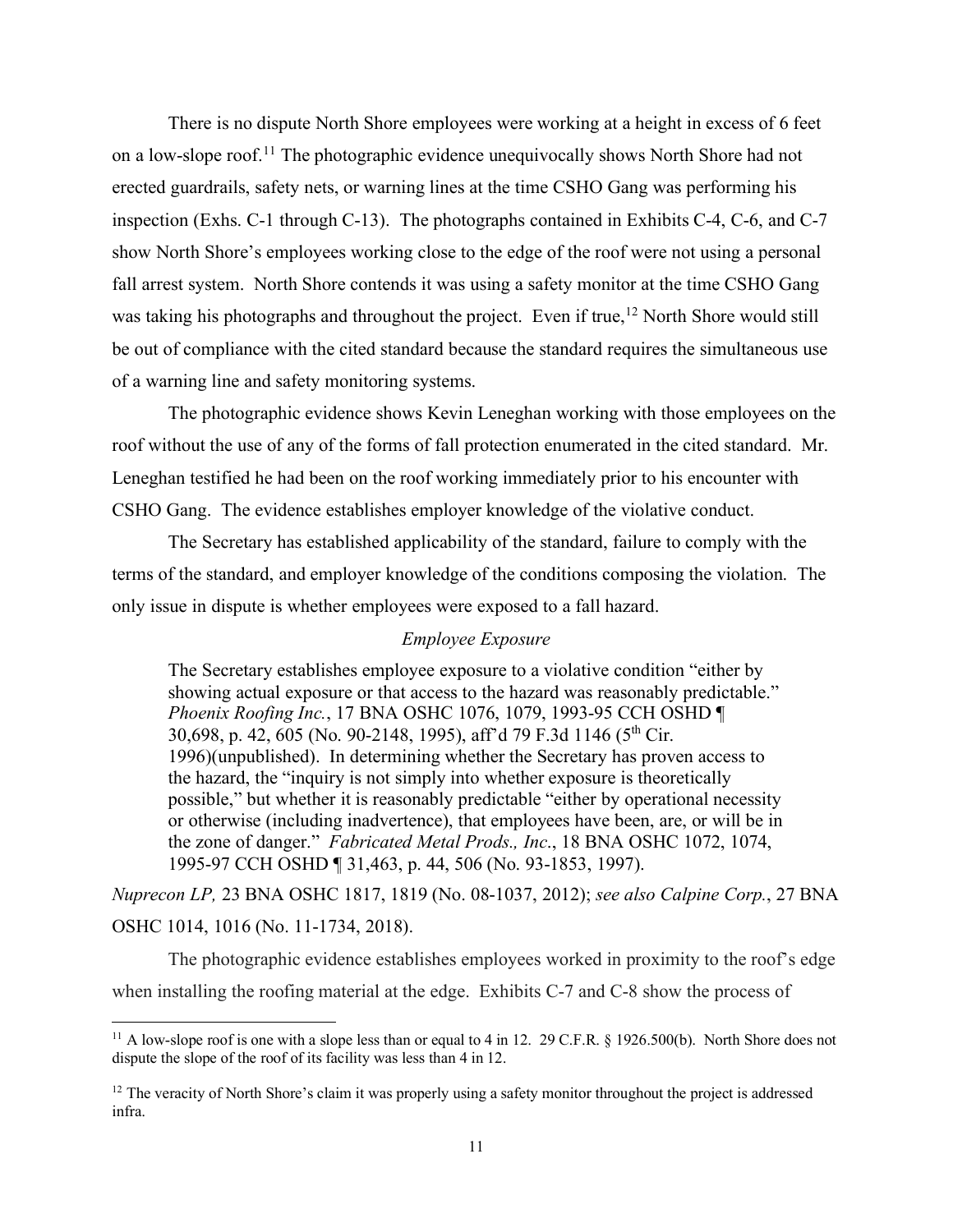side of the roof was 6 feet from the edge (Tr. 144). The workers in the photographs are seen Should an employee lose his grip on the material, he could lose his balance and fall (Tr. 36-37). roof's edge without a warning line in place (Exh. R-24; Tr. 100). It is reasonably predictable fall hazard. *See Dic-Underhill*, 8 BNA OSHC 2223, 2229 (No. 10798, 1980) (finding exposure pulling the rubber EDPM sheet. Mr. Leneghan estimated the individual working along the south pulling a sheet of roofing material while walking backwards, not facing the direction of travel. North Shore's photograph also depicts an employee applying adhesive while in proximity to the employees walking backward toward an unprotected edge and along an unprotected edge, with their attention focused on the material they were pulling or other work, would be exposed to a to a fall hazard working 25 feet from unguarded edge but working toward that edge).

The Secretary has met his burden to show North Shore violated  $\S$  1926.501(b)(10).

## *Infeasibility of Compliance*

 combination. It contends none of the other alternatives for fall protection enumerated in the North Shore contends it was using a warning line system and safety monitoring system in standard were feasible. At the time of the inspection, the warning line system had been taken down in order to perform the work at the edge of the roof. For that reason, North Shore contends compliance with the standard was infeasible.

 measures are available. *Otis Elevator Co*., 24 BNA OSHC 1081, 1087 (No. 09-1278, 2013), *citing, Westvaco Corp*., 16 BNA OSHC 1374, 1380 (No. 90-1341, 1993). North Shore has failed to meet that burden. To establish the affirmative defense of infeasibility of compliance, an employer must show (1) literal compliance with the terms of the standard is infeasible under the existing circumstances and (2) alternative protective measures were used or no feasible alternative

 establish it could not comply with any of the alternative methods specified in the standard. North Shore contends guardrails could not be used because the sheets of roofing material extended over the side (Tr. 103-05, 175; Exh. C-14 at p. 8; Exhs. R-28-29).<sup>[13](#page-11-0)</sup> Safety nets could not be used because it would impede use of the aerial lift (Tr. 175). North Shore contends a To establish compliance with  $\S 1926.501(b)(1)$  was not feasible, North Shore must

<span id="page-11-0"></span><sup>&</sup>lt;sup>13</sup> North Shore's contention guardrails could not be used because they could not be nailed into the siding of the building is contradicted by Mr. Leneghan's testimony guardrails were used when materials were delivered to the roof (Tr. 72; see also Exh. C-14 at p. 6).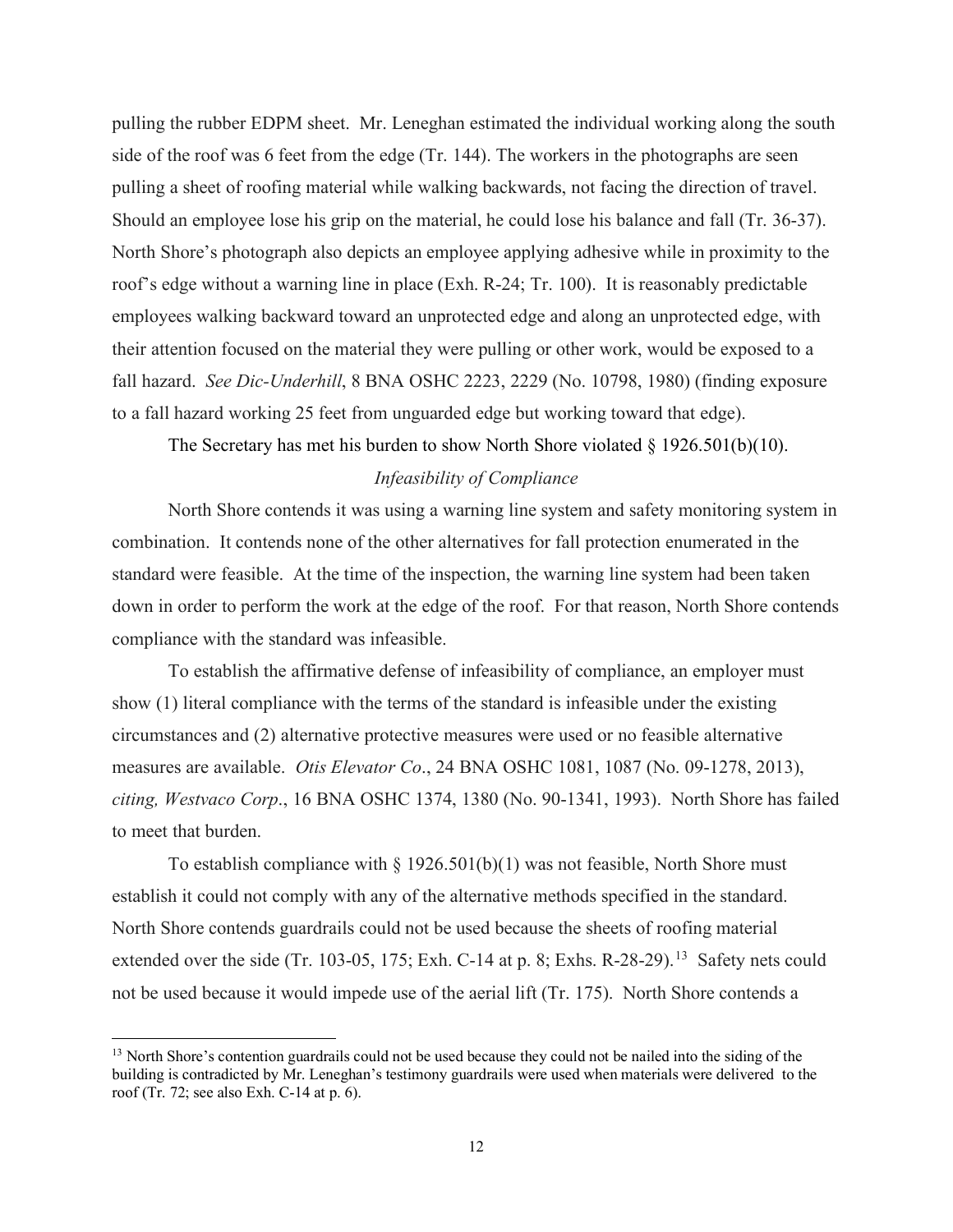all the time and tripping on each other." (Tr. 176) The process of placing the roofing material at the edge prevented continuous use of the warning lines. North Shore presented no evidence in support of these contentions other than the unsupported assertions of Mr. Leneghan. Mr. Leneghan is not in the construction business and has limited experience in construction (Tr. 64).<sup>14</sup> He has no educational background related to construction or construction safety. He has participated in no construction apprenticeship or other training program. He has no training in construction safety generally or fall protection specifically. As previously noted, although not rebutted by the Secretary, Mr. Leneghan's testimony is insufficient to meet North Shore's burden of proof because it is not reliable. Mr. Leneghan's assertions were conclusory and largely based personal fall arrest system could not be used because workers would be "crisscrossing each other on speculation. He has insufficient relevant qualifications to testify regarding infeasibility of compliance. I give his testimony on this issue no weight.

 North Shore failed to present evidence it met the second element of its burden – that it implemented an alternative protective measure. North Shore concedes no fall protection was employees exposed to a fall hazard. CSHO Gang testified he did not observe anyone on the roof photographs depicting the installation of the EPDM sheet. Mr. Leneghan testified his son, David and that he did so throughout the entire roofing project. North Shore did not call David Leneghan, Jr. to testify. Whether David Leneghan, Jr., met the competency requirements of §  $1926.502(h)(1)(i)$  is not established on this record. Mr. Leneghan testified he trained his son over training and the record is thin regarding the substance of it. provided to employees working on the roof when warning lines could not be erected save the safety monitor. North Shore failed to establish this safety monitor provided any protection to in a position to serve as safety monitor. No one serving in that capacity can be seen in the Leneghan, Jr., was the safety monitor on site; his son's sole duty was to serve as safety monitor; the course of three hours (Tr. 152-53). Mr. Leneghan has no particular qualifications to give this

Mr. Leneghan pointed out his son in Exhibits C-10 and R-26 as the seated individual. That individual is nowhere to be seen in Exhibits C-1 through C-8 nor any of North Shore's

<span id="page-12-0"></span><sup>&</sup>lt;sup>14</sup> Mr. Leneghan testified he worked construction when he was an undergraduate and law student but did not specify the nature of that work; built his own home; and supervised the reconstruction of North Shore's facility (Tr. 66). I do not find this sufficient experience to base the opinions to which Mr. Leneghan testified. Nor do I accept Mr. Leneghan's suggestion his experience as an attorney representing clients that perform construction work qualifies him to provide substantive testimony regarding construction processes or construction safety.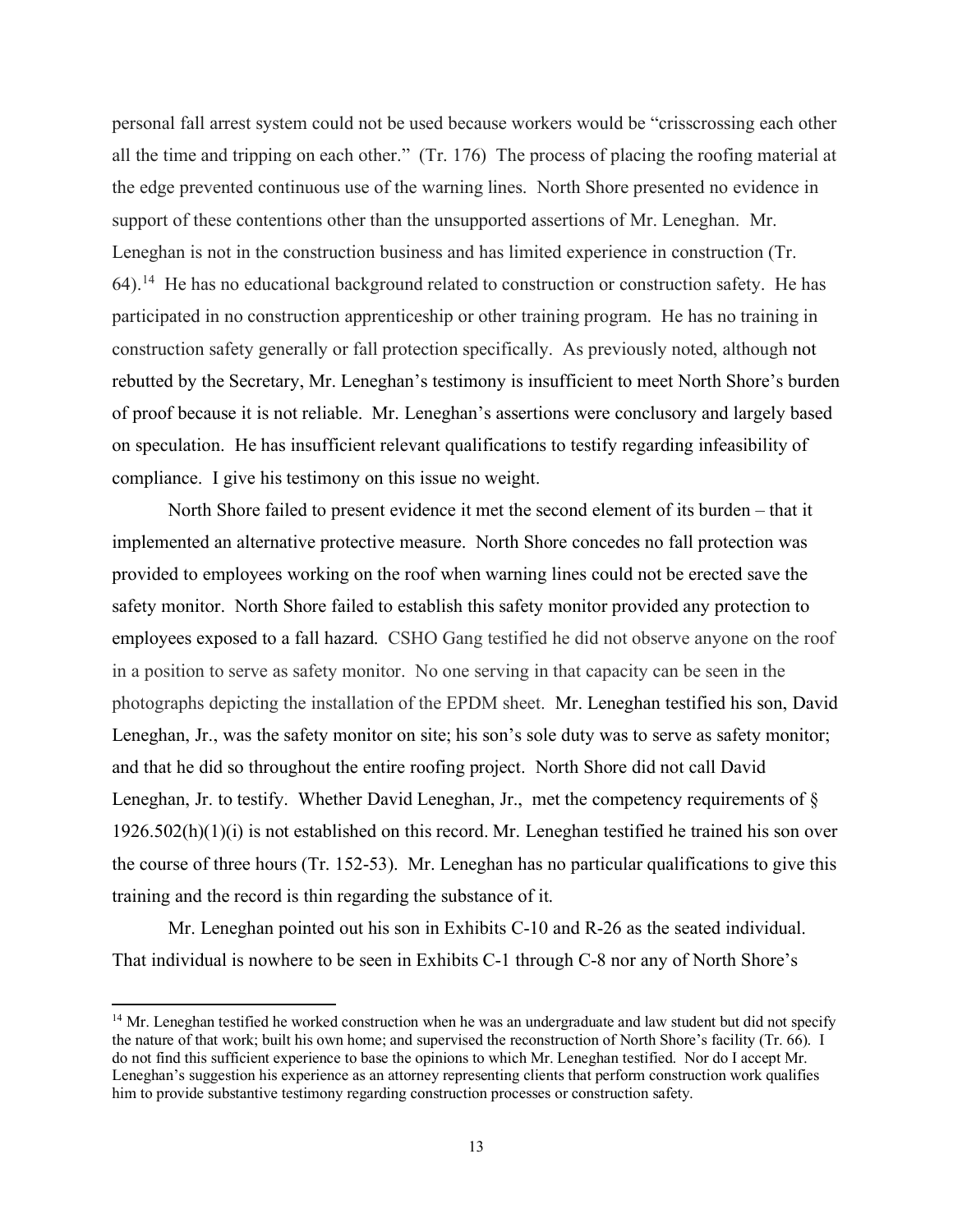127, 143). He admitted this location was 90 feet away from the employees working (Tr. 142). roof's edge.<sup>15</sup> In Exhibit R-26, he is looking down at something in his hands while another employee is present. In Exhibit C-10 it is not clear he is looking in the direction of the other workers depicted in the photograph.<sup>16</sup> The evidence presented does not meet North Shore's burden to establish it provided a safety monitor that afforded protection to employees from falls. burden to establish it provided a safety monitor that afforded protection to employees from falls. Having failed to present reliable, credible, convincing evidence in support of it, North other photographs of the worksite. When explaining the safety monitor's whereabouts in these other photographs, Mr. Leneghan pointed to an area conveniently off-camera (Tr. 109-10, 124, More problematic for North Shore, the safety monitor Mr. Leneghan pointed out to CSHO Gang is at least 100 feet away from, and does not appear to be facing, the employees working near the

Shore's affirmative defense of infeasibility of compliance is rejected.

## *Classification*

fall of 25 feet to concrete could result in serious injuries. The violation of  $\S 1926.501(b)(10)$  is The Secretary alleges the violation was properly classified as serious. It is undisputed a serious.

## *Item 3, Citation 1: Alleged Violation of 29 C.F.R. § 1926.502(f)(1)(i)*

compliant warning line system at  $\S 1926.502(f)(1)(i)$ . The standard requires warning lines be erected around all sides of the work area and be "not less than 6 feet (1.8 m) from the roof edge." erected around all sides of the work area and be "not less than 6 feet (1.8 m) from the roof edge."<br>29 C.F.R. § 1926.502(f)(1)(i). The Secretary alleges on August 20, 2018, the warning lines edge of the roof. North Shore does not dispute the applicability of the requirements of the Item 3, Citation 1, alleges a violation of the standard addressing the specific criteria for a installed by North Shore after CSHO Gang entered the worksite were less than 6 feet from the standard to its worksite.

 compliant with the cited standard (Exhs. R-27, C-9, C-10, C-11, C-12). The photograph in The photographic evidence establishes North Shore's warning line system was not

<span id="page-13-0"></span><sup>&</sup>lt;sup>15</sup> The safety monitor is sitting at one end of the 100-foot EPDM sheet while the employees are at the other.

<span id="page-13-1"></span> $16$  In testifying about the photograph contained in Exhibit C-10, Mr. Leneghan stated it depicts the safety monitor "looking down the line." (Tr. 113) To my eyes, the individual identified as the safety monitor is not looking at the warning lines nor toward the other workers, but at a 45-degree angle. He is also in the same position as in Exhibit R-26, where he is seen looking down at his hands. Mr. Leneghan's son would have been the best, and only, witness able to provide a first-hand account of where he was located at all times throughout the project and where he was looking at the time the photographs were taken. North Shore chose not to present this evidence that was available to it. An adverse inference can be drawn that testimony would not have been favorable to North Shore.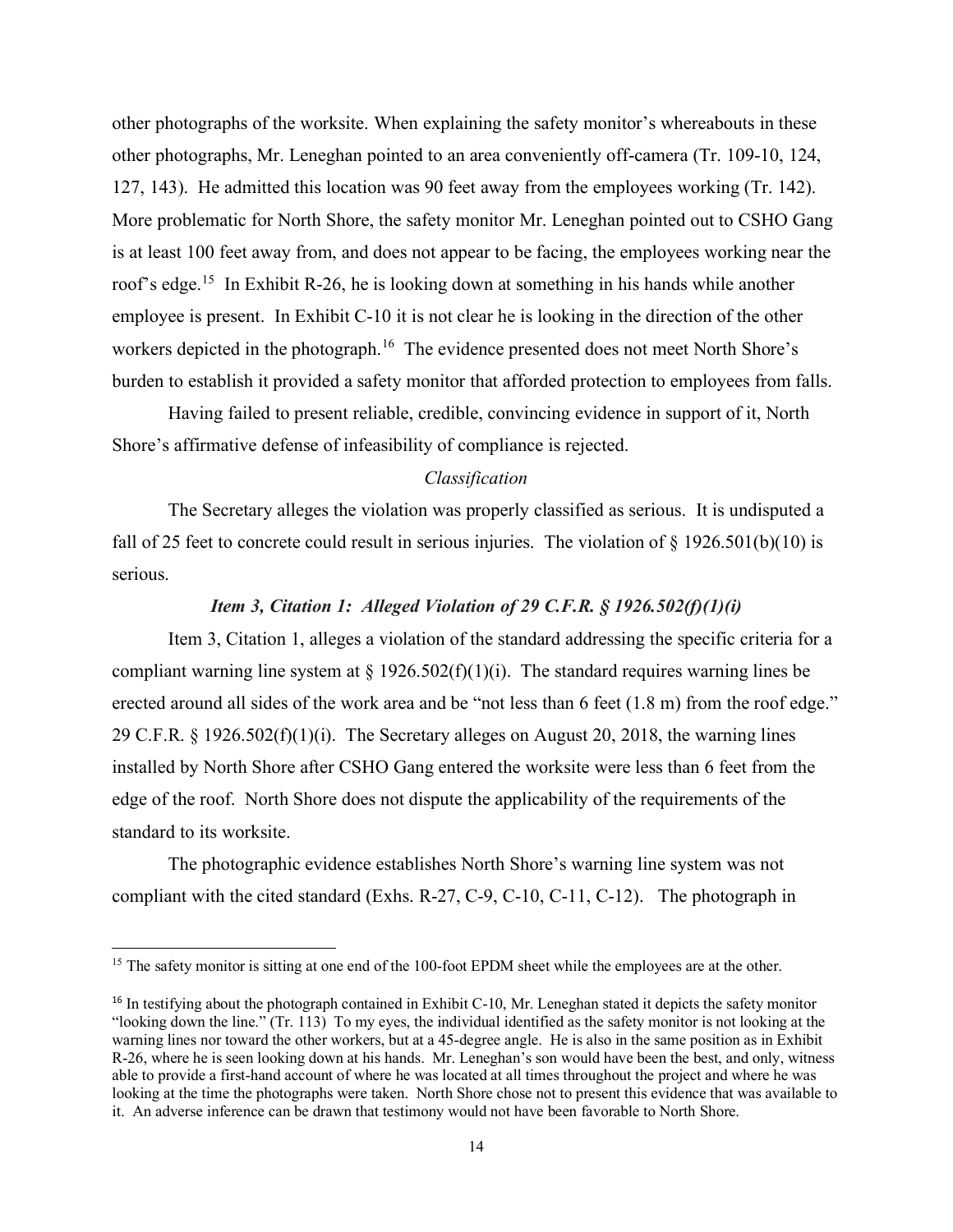Exhibit C-11 shows the cones to which the lines are tied abutting the roof's east edge. North from that edge (Exh. R-27; Tr. 103-04). North Shore's employees continued to work on the roof tripping hazard (Tr. 43-44; Exhs. C-10, C-11, C-12, and C-13). Both Mr. Leneghan and his of the warning lines. The Secretary has established a violation of  $\S 1926.502(f)(1)(i)$ . Shore's photograph taken on the day of the inspection shows the warning lines placed along the very edge of the roof's southern edge and, by Mr. Leneghan's own admission, less than 6 feet without the necessary notice of the 6-foot distance from the roof's edge provided by properly placed warning lines (Exh. C-13). The lines were also sagging to the ground, posing a potential brother Kevin Leneghan were in a position to be, and should have been, aware of the placement

## *Classification*

fall of 25 feet to concrete could result in serious injuries. The violation of  $\S 1926.502(f)(1)(i)$  is The Secretary alleges the violation was properly classified as serious. It is undisputed a serious.

## *Item 4, Citation 1: Alleged Violation of 29 C.F.R. § 1926.502(h)(1)(iv)*

 $1926.502(h)(1)(iv)$ . The cited standard falls under the subsection of the fall protection standard addressing the requirements for safety monitors. It requires the safety monitor "be close enough to communicate orally with the employee" he is monitoring. The Secretary alleges North Shore employees." North Shore does not contest the applicability of the requirements of the standard In Item 4, Citation 1, the Secretary alleges North Shore violated the standard at  $\S$ did not have a safety monitor "close enough to observe hazards and communicate orally with all to its worksite.

 working near the roof's edge. In the photographs in which he appears, the safety monitor is at least 100 feet away from the workers he is supposed to be monitoring. He was not in a position engage in an unsafe act. As discussed herein, the off-camera safety monitor was 90 feet away from the employees to see how close to the roof's edge the employees were working or to warn them should they

 compliance with the safety monitor requirements. The location of the safety monitor, or the lack thereof, would have been known to the supervisors on the roof at the time of the violation. The Employees working on the roof were exposed to a fall hazard resulting from inadequate Secretary has established North Shore was in violation of § 1926.502(h)(1)(iv).

15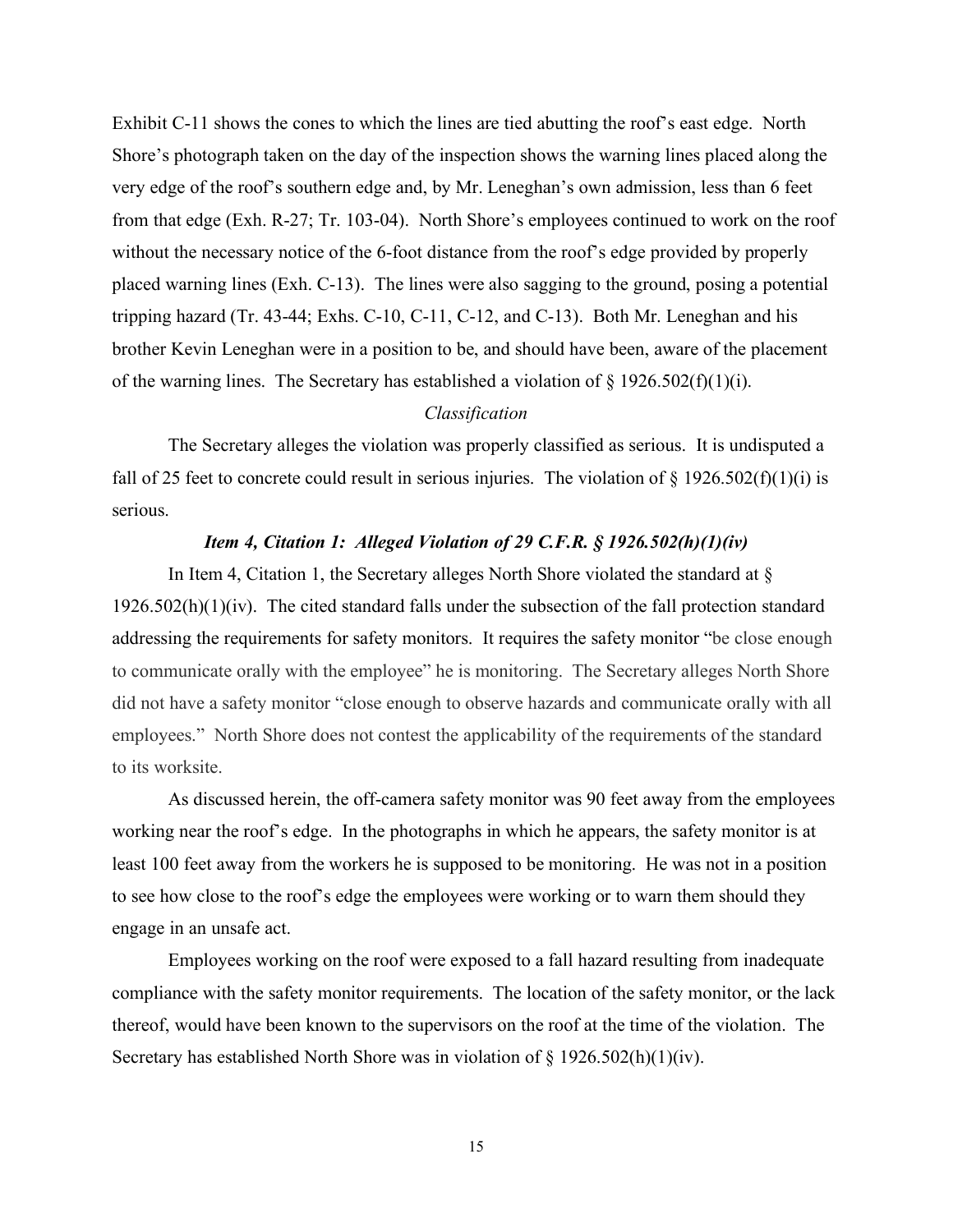### *Classification*

 of 25 feet. For the reasons previously discussed, the violation is properly classified as serious. The Secretary has alleged a serious violation of  $\S$  1926.502(h)(iv) due to the fall hazard

#### **Duplicativeness**

 North Shore contends the violations alleged in Items 1, 2, 3, and 4 cannot be sustained because they are duplicative.  $17$  In its most recent decision addressing duplicativeness, the Commission vacated one of two established willful citations issued to an employer finding the action. *North Eastern Precast LLC; and Masonry Services, Inc. dba MSI*, 26 BNA OSHC 2275, act could have abated both. North Shore contends because use of a full body harness could have violations duplicative because each violation could have been, and was, abated by the same 2280-82 (No. 13-1169 & 13-1170, 2018) *aff'd Acosta v. North Eastern Precast LLC*, 2019 WL 3061196 (2d Cir. 2019) (summary order). In that case, the Commission held, although the violations were of different standards<sup>18</sup> and alleged different conduct on different days, a single abated all four alleged violations, they are duplicative.

 substantially different forms of abatement. "Abatement is defined as 'action by an employer to comply with a cited standard.'" *North Eastern Precast*, 26 BNA OSHC at 2280, *citing* 29 C.F.R.  $\S 1903.19(b)(1)$ . Item 1 alleges a violation of  $\S 1926.453(b)(2)(v)$ . The standard applies only to the employee working from the aerial lift. It specifically requires the employee be tied off to the "boom or basket" of the lift. Abatement of the violation, accordingly, would require the employee in the aerial lift to tie off to the lift. The violation would not be abated even if a fall roof. Any personal fall arrest system for those employees would have to comply with 29 C.F.R. I find Item 1 not duplicative of the other alleged violations because they require protection harness as part of a fall arrest system was provided to each employee working on the

<span id="page-15-0"></span><sup>&</sup>lt;sup>17</sup> The Secretary did not address this issue in his brief. Nor did North Shore raise it in its Answer. The Commission else it is waived or which party bears the burden to establish whether violations are or are not duplicative. As such, I find no basis to penalize either North Shore for its failure to raise the defense in its Answer or the Secretary for his has not definitively stated whether duplicativeness is an affirmative defense an employer must raise in its Answer failure to brief the issue.

<span id="page-15-1"></span><sup>&</sup>lt;sup>18</sup> One citation alleged a violation of 29 C.F.R. § 1926.416(a)(1) for allowing work in proximity to a live electric power circuit. The other alleged a violation of 29 C.F.R. § 1926.1408(a)(2) for failure to determine if any part of a crane was within 20 feet of an overhead power line. *North East Precast*, 26 BNA OSHC at 2279.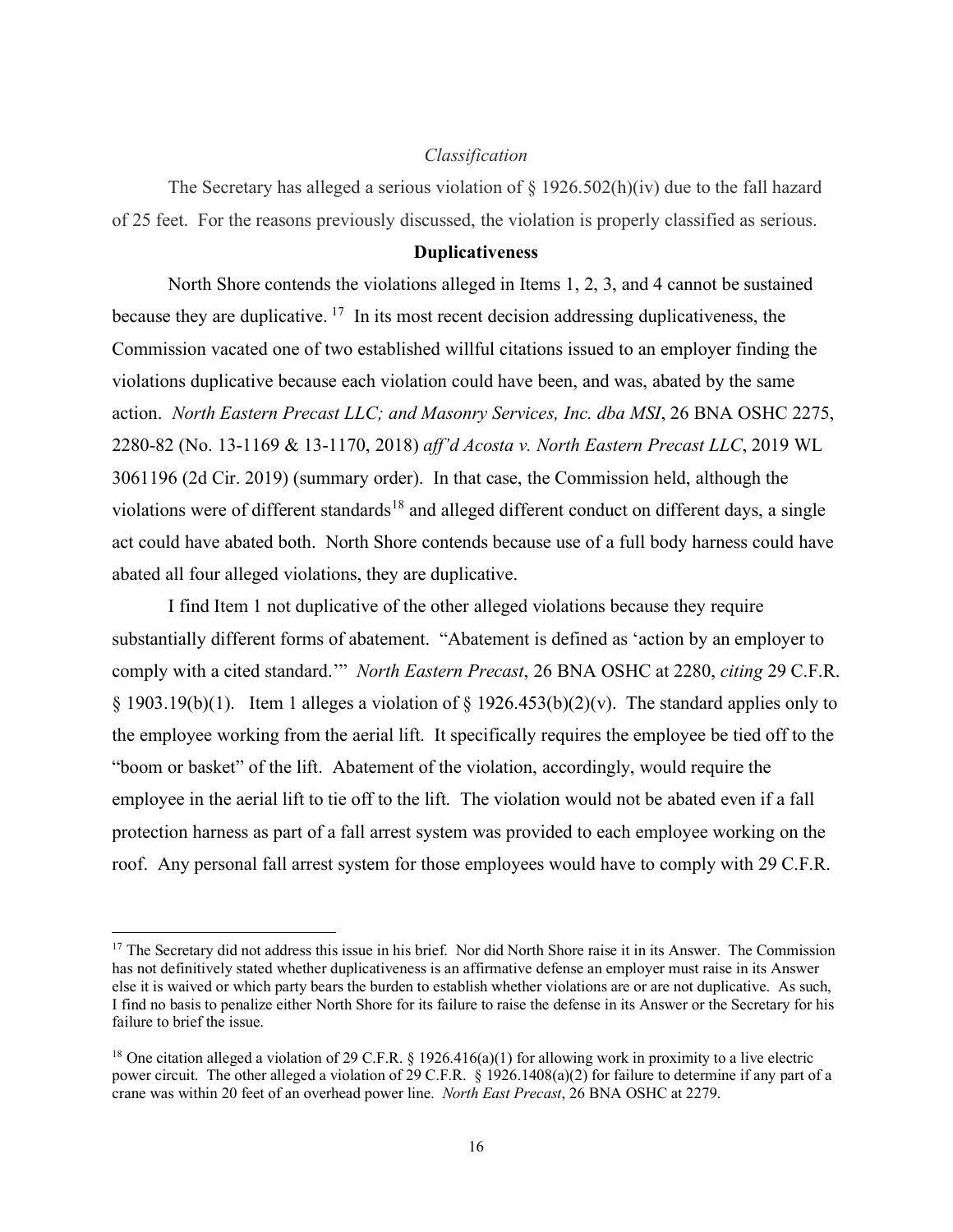§ 1926.502(d). As such, those employees could not be tied off to the aerial lift. Item 1 is not duplicative of the other alleged violations.

 question. Section 1926.501(b)(10) contains the general obligation of an employer working on a low-slope roof to protect its employees from falls. It allows employers to choose from several alternative methods of fall protection and requires that method chosen to be implemented. applicable subsections of 29 C.F.R. § 1926.502. Because North Shore chose a warning line 1926.502(h). On the other hand, because it is the more general standard, correcting the noncompliant warning line alone would not fully abate the violation of  $\S 1926.501(b)(10)$ . compliance with § 1926.501(b)(10). Simultaneous abatement of the alleged violations alleged in North Shore's contention the remaining items are duplicative of one another is a closer Proper implementation of the chosen fall protection method requires compliance with the system in conjunction with a safety monitor, abatement of a violation of  $\S 1926.501(b)(10)$ would only be achieved by compliance with all of the requirements of §§ 1926.502(f) and Similarly, correcting the safety monitor violation alone would not bring North Shore into Items 3 and 4 requires distinctly different conduct.

 Under Commission precedent citations are not duplicative simply because compliance with a general standard could abate a more narrow or specific standard. *See H.H. Hall*  1019, 1024 (No. 91-2834E, 2007). *Construction Company*, 10 BNA OSHC 1042, 1046 (No. 76-4765, 1982); *Burkes Mechanical, Inc*., 21 BNA OSHC 2136, 2142 (No.04-475, 2007); and *General Motors Corp*., 22 BNA OSHC

Section  $5(a)(2)$  of the Act requires an employer to comply with all standards applicable to a hazardous condition even though the abatement requirements of two applicable standards may be satisfied by compliance with the more comprehensive standard. Thus, there is no unfair burden imposed on an employer when the same or closely related conditions are the subject of more than one citation item and a single action may bring an employer into compliance with the cited standards.

*H.H. Hall*, 10 BNA OSHC at 1046.<sup>19</sup> In *Burkes Mechanical*, for example, the Commission found citations alleging violations of the requirement to develop, document, and utilize procedures for locking out machinery was not duplicative of a violation for failure to lock out the specific machine at issue even though compliance with the broader standard encompassed

<span id="page-16-0"></span> duplicative citations. *North Eastern Precast*, 26 BNA OSHC at 2279. <sup>19</sup> The Commission did not overturn this precedent and relied upon *H.H. Hall* in its most recent decision addressing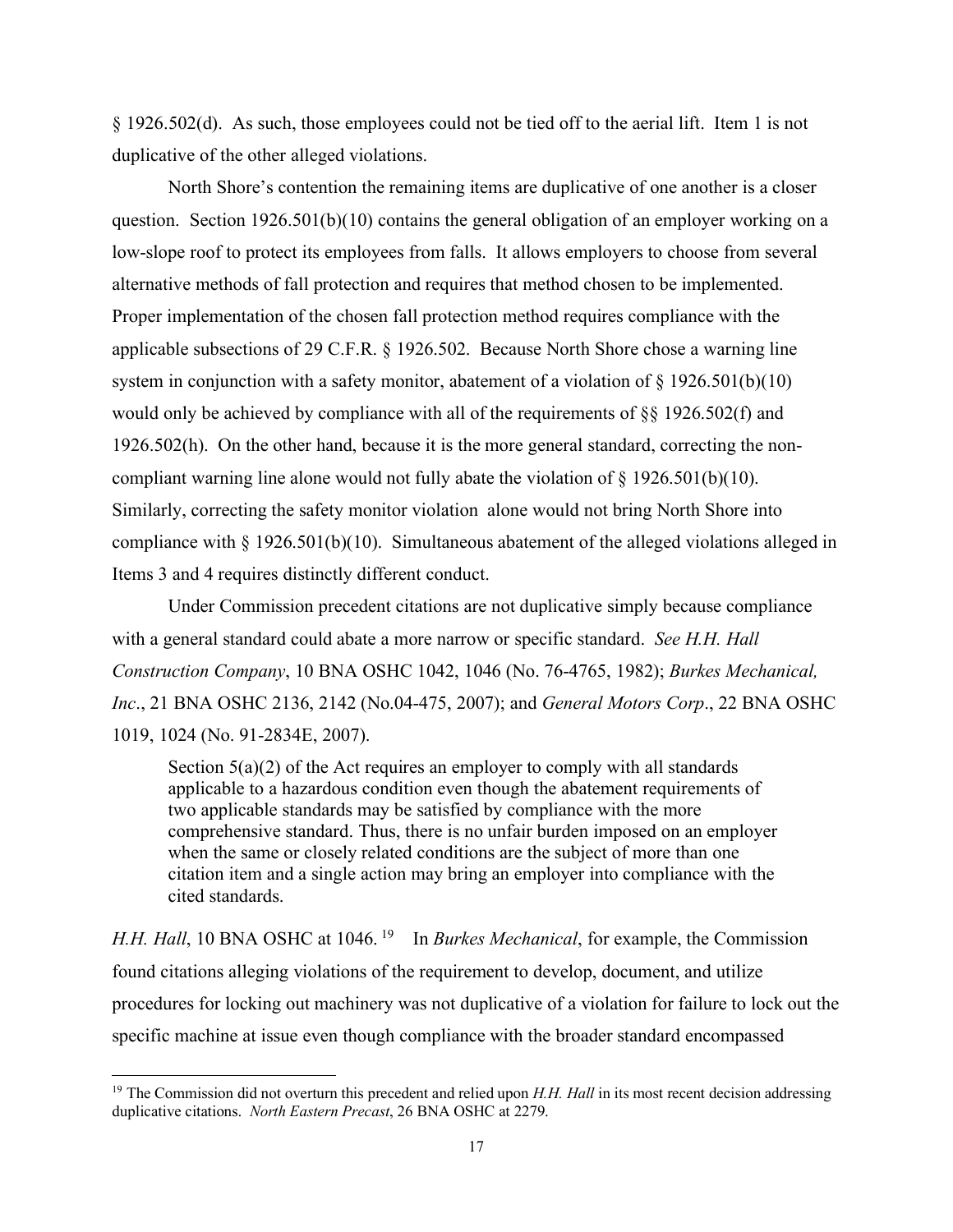compliance with the specific standard. 21 BNA OSHC at 2142. In the instant case, the standard forms of fall protection. The standards cited in Items 3 and 4, in contrast, specify the means of undertaken to implement it. Items 2, 3, and 4 are not duplicative. cited in Item 2 contains the broad requirement an employer implement one of several alternative compliance once the employer has opted for the safety monitor and warning line system and

### **PENALTY**

 gravity of the violation and to the size, history and good faith of the employer. *See* § 17(j) of the Act. The Commission is the final arbiter of penalties. *Hern Iron Works, Inc.*, 16 BNA OSHC 1619, 1622, (No. 88-1962, 1994), *aff'd*, 937 F.2d 612 (9th Cir. 1991) (table); *see Valdak Corp.*, within those limits."), *aff'd*, 73 F.3d 1466 (8th Cir. 1996). In assessing a penalty, the violation being the most significant. *Capform Inc.*, 19 BNA OSHC 1374, 1378 (No. 99-0322, 2001), *aff'd*, 34 F. App'x 152 (5th Cir. 2002) (unpublished). "Gravity is a principal factor in a likelihood of injury, and precautions taken against injury." *Siemens Energy and Automation, Inc.,* 20 BNA OSHC 2196, 2201 (No. 00-1052, 2005). The Commission, in assessing an appropriate penalty, must give due consideration to the 17 BNA OSHC 1135, 1138 (No. 93-0239, 1995) ("The [OSH] Act places limits for penalty amounts but places no restrictions on the Commission's authority to raise or lower penalties Commission gives due consideration to all of the statutory factors with the gravity of the penalty determination and is based on the number of employees exposed, duration of exposure,

 should an employee fall the 25 feet to the concrete below (Tr. 50). He testified he reduced the proposed penalty only for North Shore's size. He gave no reductions for good faith or history. proposed penalty only for North Shore's size. He gave no reductions for good faith or history. The record reflects North Shore is a small company. The Secretary presented no evidence North Shore has any history of inspections or prior citations under the Act. North Shore is entitled to For each of the citation items, the Secretary proposes a penalty of \$9,054.00. CSHO Gang testified he considered the severity of the violations to be high due to the possible outcome consideration for both penalty factors.

North Shore's conduct in undertaking the roofing project evidences a lack of good faith.<sup>20</sup> applicability to its worksite, or anything specific to the work being performed on the roofing By its own admission, North Shore has no written safety and health program with general

<span id="page-17-0"></span><sup>&</sup>lt;sup>20</sup> Although CSHO Gang and Mr. Leneghan had an unpleasant interaction, I do not find Mr. Leneghan's conduct egregious and did not factor it into my analysis of good faith.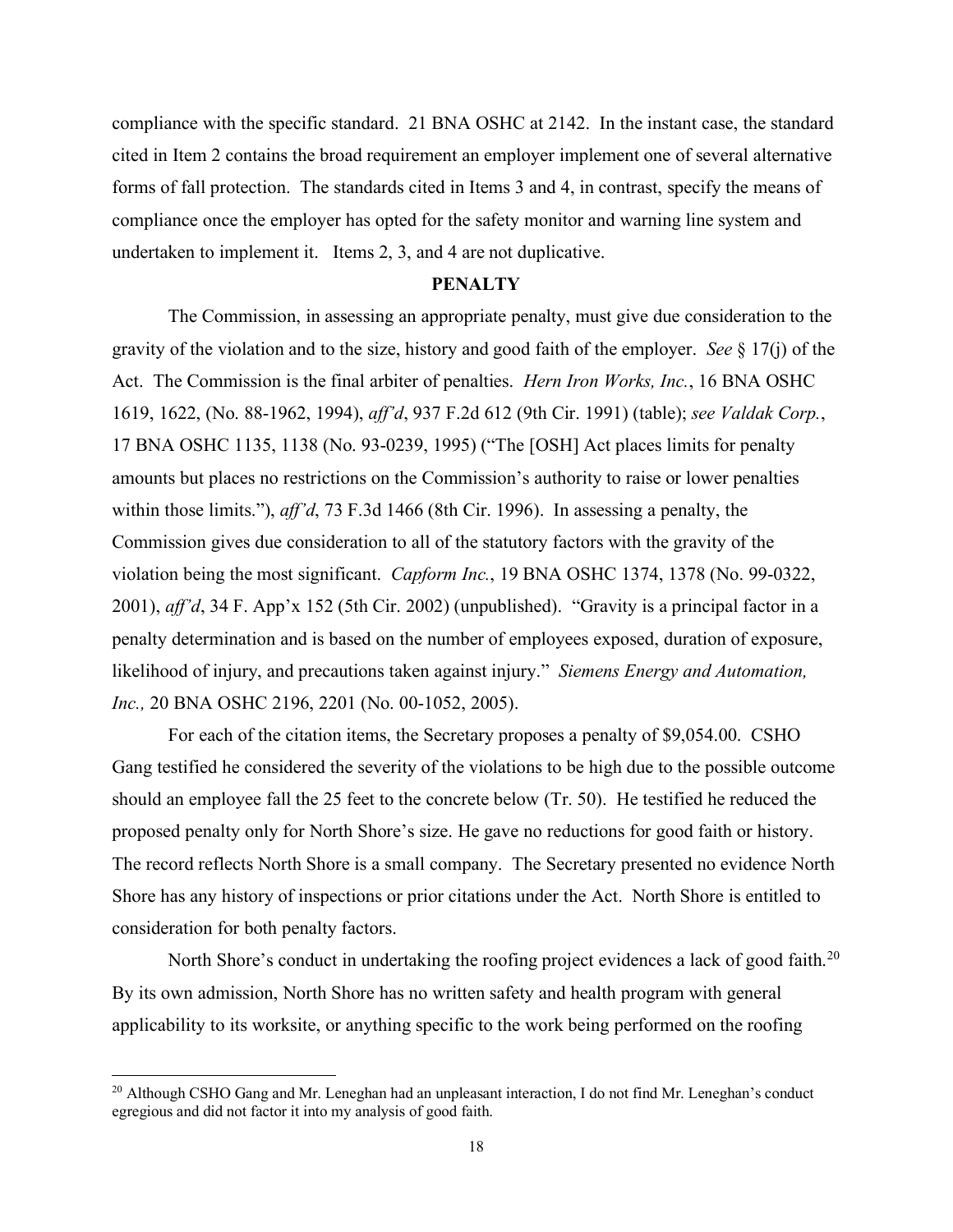project such as a fall protection program. There is no evidence showing that before beginning prior experience in commercial construction generally or roof installation specifically. There is no evidence any of the workers on the roof, including Mr. Leneghan's son, nieces, and nephews, lines (Exhs. R-16, R-27, R-29, and R-30) and unprotected skylights (Exhs. R-6, R-12, R-13, R- 6 and C-7). The penalty reflects North Shore's lack of good faith. the project, the two individuals identified as having supervisory authority on the site had any had relevant prior experience or that North Shore provided adequate safety training to them. After the inspection, North Shore continued to work in the same manner it had prior to and during the inspection. North Shore's photographs depicting the worksite before and after the inspection show a variety of potentially unsafe conditions such as missing or sagging warning 14, R-15, and R-17). Although it provided employees with safety glasses and gloves, its own photographs show North Shore did not require their use (Exhs. R-23 and R-24; see also Exhs. C-

 time. Although the potential injury is grave, the likelihood of injury is moderate. A moderate Regarding Item 1, the record establishes one employee exposed for a limited period of gravity-based penalty reduced for size and history of \$8,000.00 is appropriate for Item 1.

 Although not duplicative, Items 2, 3, and 4 are related. In recognition of its broad penalty where, as here, there is some overlap in violations. *H.H. Hall*, 10 BNA OSHC at 1046; penalty for Items 2, 3, and 4 is appropriate. Each violation involves exposure of approximately 10 employees to a fall of 25 feet during the process of placing the roofing material near the roof's edge. North Shore's chosen fall protection method was a warning line and safety monitor system, but it failed to properly implement that system. Given the nature of the work, the lack of gravity-based penalty reduced for size and history of \$12,000.00 is appropriate for Items 2, 3, discretion in assessing penalties, the Commission has held it appropriate to assess a single *Burkes Mechanical Inc*., 21 BNA OSHC at 2142. Under the circumstances of this case, a single any effective fall protection, and the height of the roof, the potential for injury is high. A high and 4.

## **FINDINGS OF FACT AND CONCLUSIONS OF LAW**

 accordance with Rule 52(a) of the Federal Rules of Civil Procedure. The foregoing decision constitutes the findings of fact and conclusions of law in

### **ORDER**

Based upon the foregoing decision, it is ORDERED that:

19